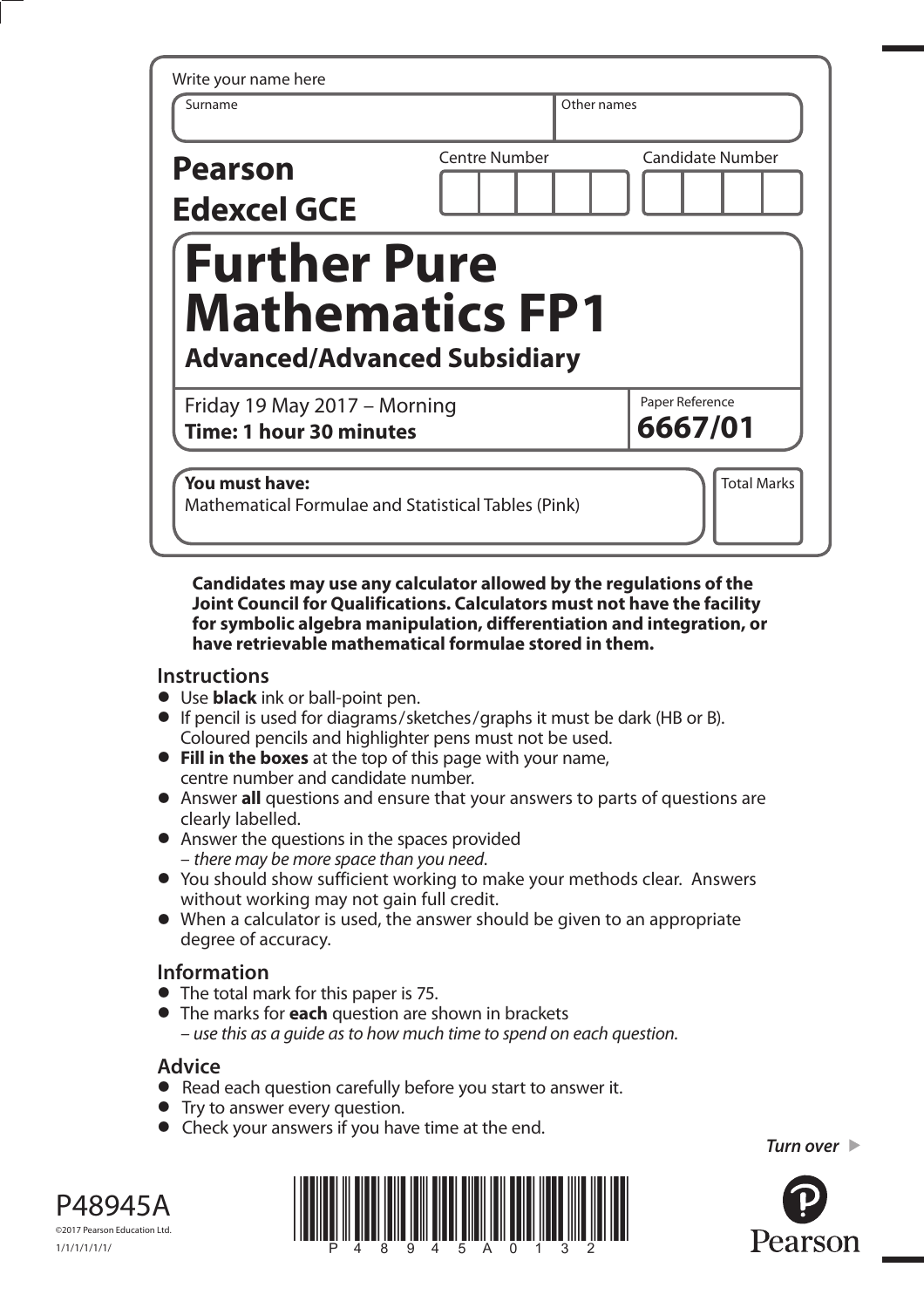Leave blank

**DO NOT WRITE IN THIS AREA** 

**DOMOTWRITE/MTHISAREA** 

**PONODIAL PRESERVATION** 

|  | - |
|--|---|

$$
f(x) = \frac{1}{3}x^2 + \frac{4}{x^2} - 2x - 1, \quad x > 0
$$

- (a) Show that the equation  $f(x) = 0$  has a root  $\alpha$  in the interval [6,7]
- $(2)$
- (b) Taking 6 as a first approximation to  $\alpha$ , apply the Newton-Raphson process once to  $f(x)$  to obtain a second approximation to  $\alpha$ . Give your answer to 2 decimal places.

 $(5)$ 

| $\sqrt{2}$ |  |
|------------|--|
|            |  |
|            |  |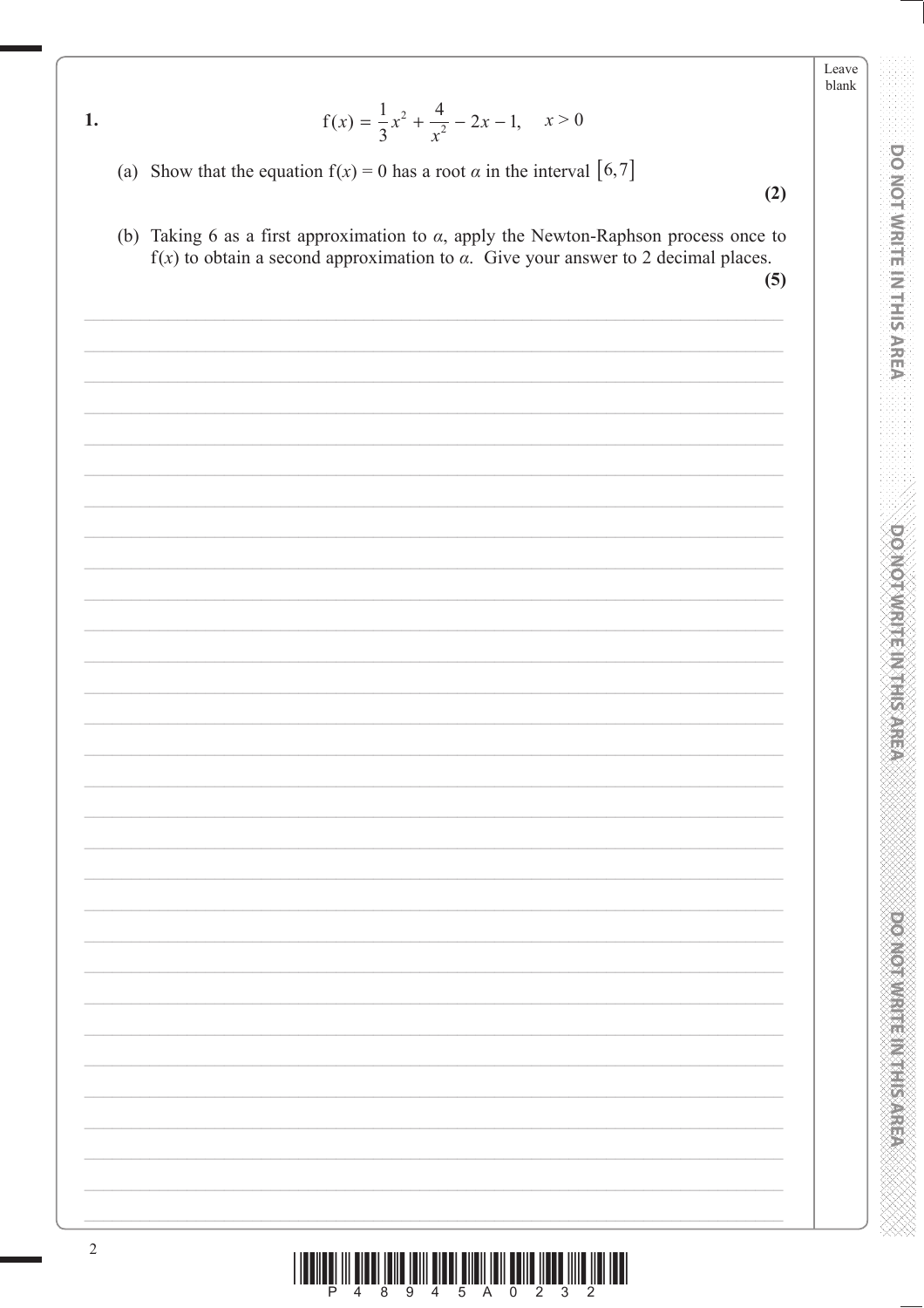| Question 1 continued |                 | Leave<br>$b$ lank |
|----------------------|-----------------|-------------------|
|                      |                 |                   |
|                      |                 |                   |
|                      |                 |                   |
|                      |                 |                   |
|                      |                 |                   |
|                      |                 |                   |
|                      |                 |                   |
|                      |                 |                   |
|                      |                 |                   |
|                      |                 |                   |
|                      |                 |                   |
|                      |                 |                   |
|                      |                 |                   |
|                      |                 |                   |
|                      |                 |                   |
|                      |                 |                   |
|                      |                 |                   |
|                      |                 |                   |
|                      |                 |                   |
|                      |                 |                   |
|                      |                 |                   |
|                      |                 |                   |
|                      |                 |                   |
|                      |                 |                   |
|                      |                 |                   |
|                      |                 |                   |
|                      |                 |                   |
|                      |                 |                   |
|                      |                 |                   |
|                      |                 |                   |
|                      |                 | Q1                |
|                      |                 |                   |
|                      | (Total 7 marks) |                   |

**DONOTWEITEINTHISAREA** 

**DONOTWRITEINTHISAREA**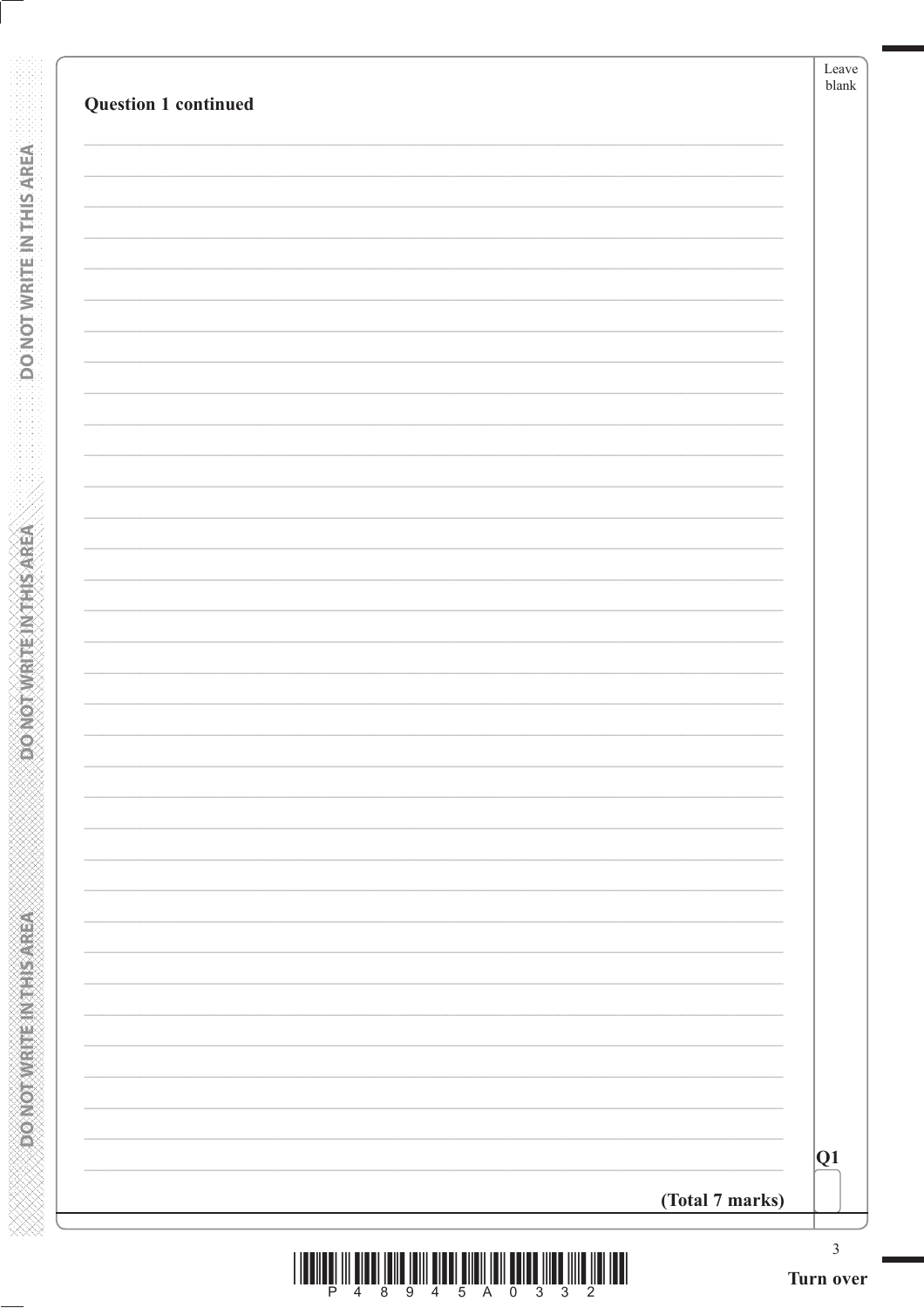$2.$ 

$$
\mathbf{A} = \begin{pmatrix} 2 & -1 \\ 4 & 3 \end{pmatrix}, \quad \mathbf{P} = \begin{pmatrix} 3 & 6 \\ 11 & -8 \end{pmatrix}
$$

(a) Find  $A^{-1}$ 

The transformation represented by the matrix **B** followed by the transformation represented by the matrix A is equivalent to the transformation represented by the matrix P.

(b) Find B, giving your answer in its simplest form.

 $(3)$ 

 $(2)$ 

Leave blank

**DO NOT WRITE IN THIS AREA** 

**DOMOTIVIER IN THE INTER** 

**PRODUCTS IN THE REPORT OF**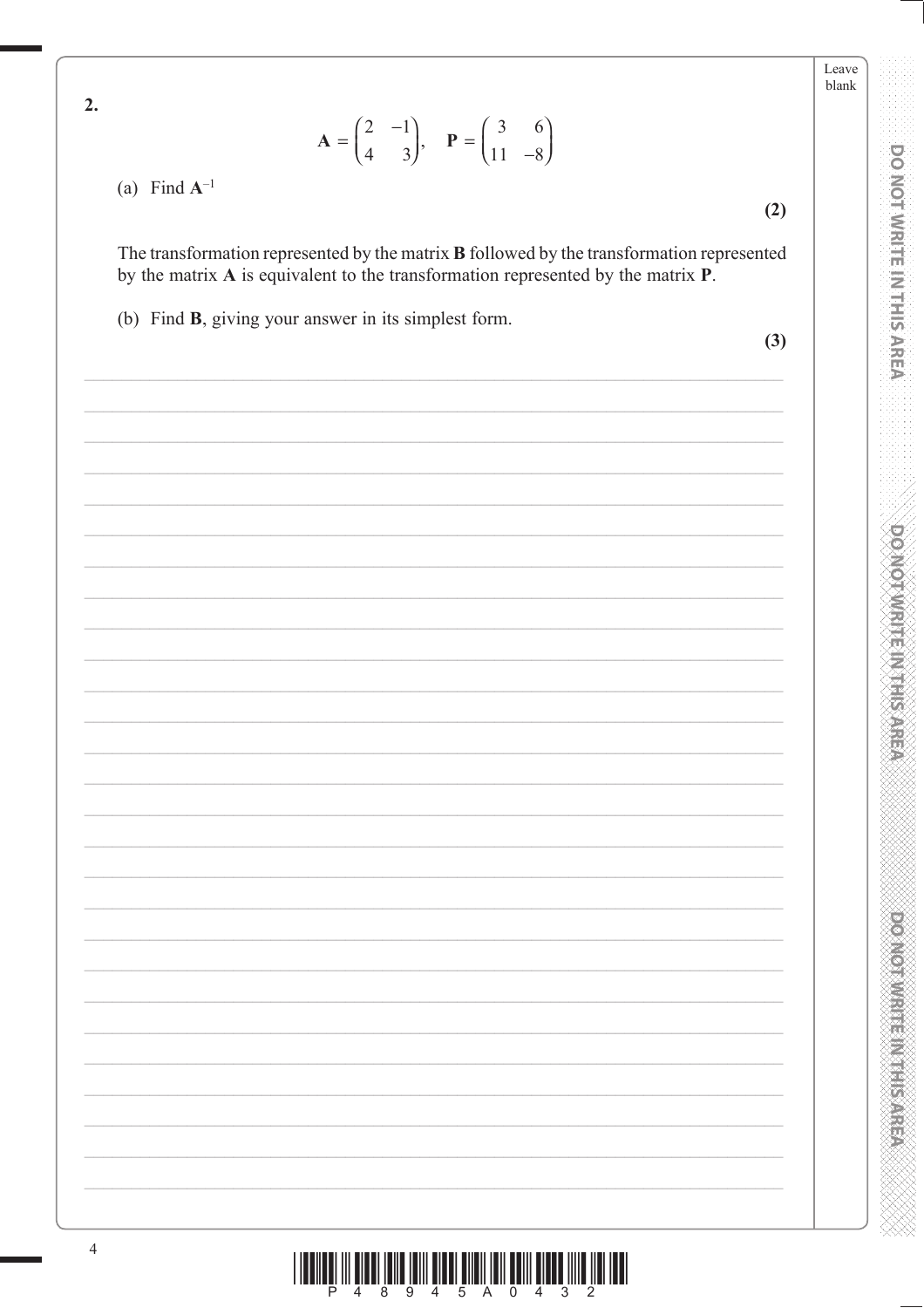| Q2 <br>(Total 5 marks) | <b>Question 2 continued</b> | Leave<br>blank |
|------------------------|-----------------------------|----------------|
|                        |                             |                |
|                        |                             |                |
|                        |                             |                |
|                        |                             |                |
|                        |                             |                |
|                        |                             |                |
|                        |                             |                |
|                        |                             |                |
|                        |                             |                |
|                        |                             |                |
|                        |                             |                |
|                        |                             |                |
|                        |                             |                |
|                        |                             |                |
|                        |                             |                |
|                        |                             |                |
|                        |                             |                |
|                        |                             |                |
|                        |                             |                |
|                        |                             |                |
|                        |                             |                |
|                        |                             |                |
|                        |                             |                |
|                        |                             |                |
|                        |                             |                |
|                        |                             |                |
|                        |                             |                |
|                        |                             |                |
|                        |                             |                |
|                        |                             |                |
|                        |                             |                |

**DONOTWATEWANSAREA** 

**DONOT WRITEINTHS AREA**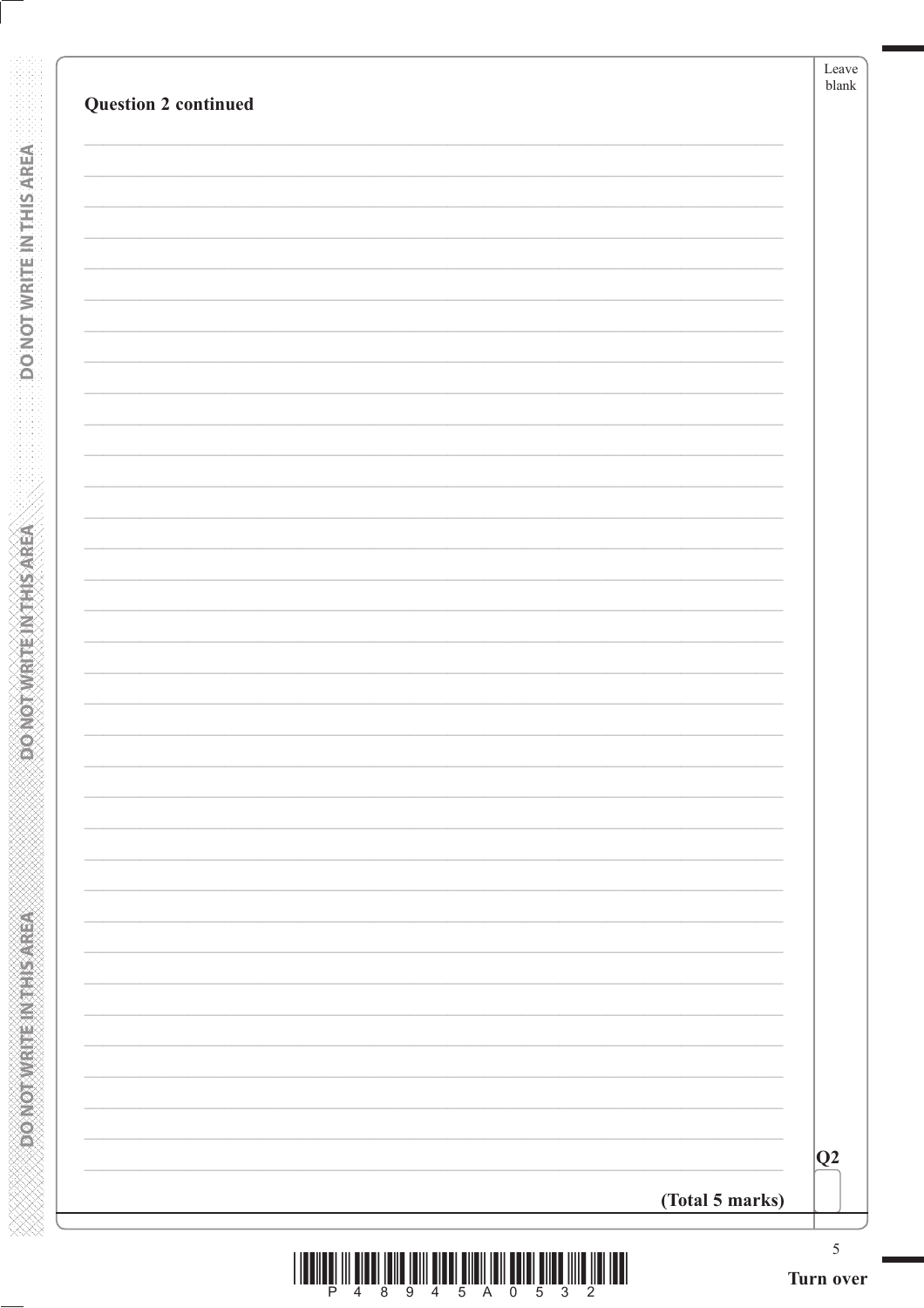|    |                                                                                                  | Leave<br>blank |
|----|--------------------------------------------------------------------------------------------------|----------------|
| 3. | The rectangular hyperbola $H$ has parametric equations                                           |                |
|    | $x = 4t$ , $y = \frac{4}{t}$ $t \neq 0$                                                          |                |
|    | The points P and Q on this hyperbola have parameters $t = \frac{1}{4}$ and $t = 2$ respectively. |                |
|    | The line $l$ passes through the origin $O$ and is perpendicular to the line $PQ$ .               |                |
|    | (a) Find an equation for $l$ .                                                                   |                |
|    | (3)                                                                                              |                |
|    | (b) Find a cartesian equation for $H$ .<br>(1)                                                   |                |
|    | (c) Find the exact coordinates of the two points where $l$ intersects $H$ .                      |                |
|    | Give your answers in their simplest form.<br>(3)                                                 |                |
|    |                                                                                                  |                |
|    |                                                                                                  |                |
|    |                                                                                                  |                |
|    |                                                                                                  |                |
|    |                                                                                                  |                |
|    |                                                                                                  |                |
|    |                                                                                                  |                |
|    |                                                                                                  |                |
|    |                                                                                                  |                |
|    |                                                                                                  |                |
|    |                                                                                                  |                |
|    |                                                                                                  |                |
|    |                                                                                                  |                |
|    |                                                                                                  |                |
|    |                                                                                                  |                |
|    |                                                                                                  |                |
|    |                                                                                                  |                |
|    |                                                                                                  |                |
|    |                                                                                                  |                |
|    |                                                                                                  |                |
|    |                                                                                                  |                |

**DO NOT WRITE IN THIS AREA** AREA AND CONOXICTORY CONTROLS

**DOO WORKING IN THE MARKET AND ARRIVE** 

XXXXX

1000 de jaroj:<br>1000 de jaroj:

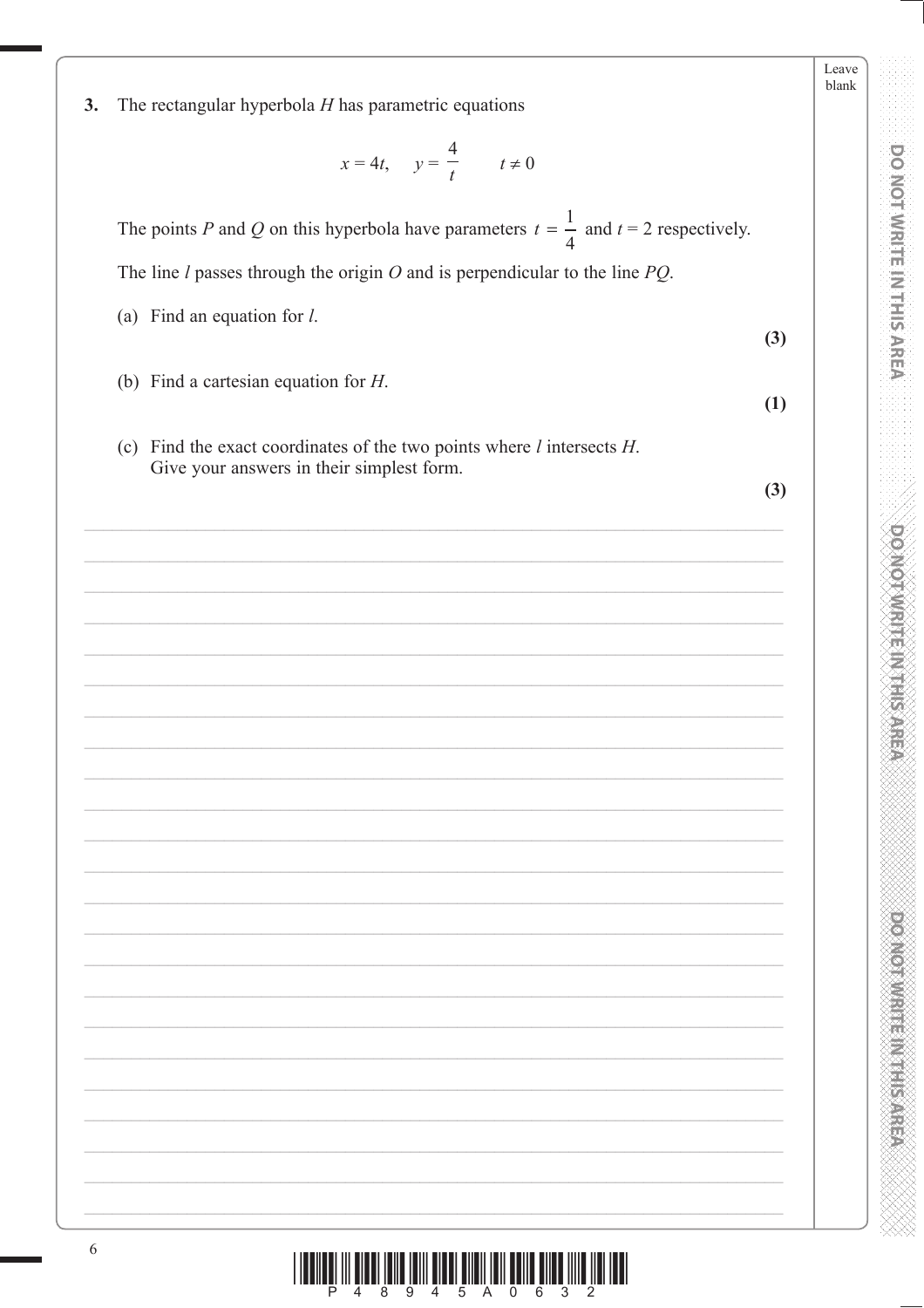| Question 3 continued | Leave<br>blank  |
|----------------------|-----------------|
|                      |                 |
|                      |                 |
|                      |                 |
|                      |                 |
|                      |                 |
|                      |                 |
|                      |                 |
|                      |                 |
|                      |                 |
|                      |                 |
|                      |                 |
|                      |                 |
|                      |                 |
|                      |                 |
|                      |                 |
|                      | Q3              |
|                      | (Total 7 marks) |

**DONOTWRITE IN THIS AREA** 

**ABIN SHERWARE IN THE AREA**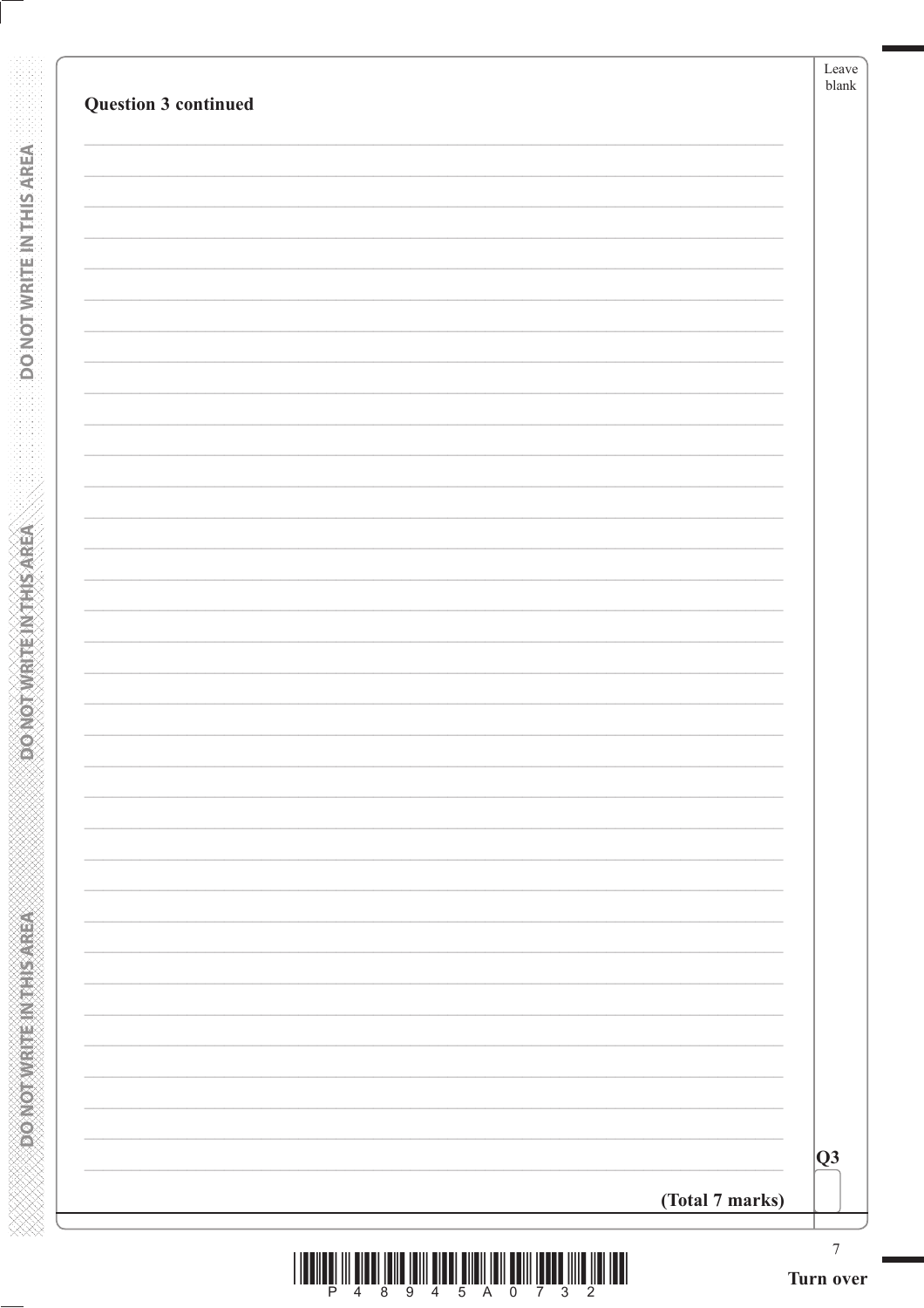Leave blank

**DO NOT WRITE IN THIS AREA** 

**DOMOTWRITEM HISAREA** 

**DOMOTHMENT ENGINEER** 

 $\boldsymbol{4}$ . (i) The complex number  $w$  is given by

$$
w = \frac{p - 4i}{2 - 3i}
$$

where  $p$  is a real constant.

(a) Express w in the form  $a + bi$ , where a and b are real constants. Give your answer in its simplest form in terms of  $p$ .

Given that arg  $w = \frac{\pi}{4}$ 

- (b) find the value of  $p$ .
- (ii) The complex number  $z$  is given by

$$
z = (1 - \lambda i)(4 + 3i)
$$

where  $\lambda$  is a real constant.

Given that

$$
|z|=45
$$

find the possible values of  $\lambda$ .

Give your answers as exact values in their simplest form.

 $(3)$ 

 $(3)$ 

 $(2)$ 

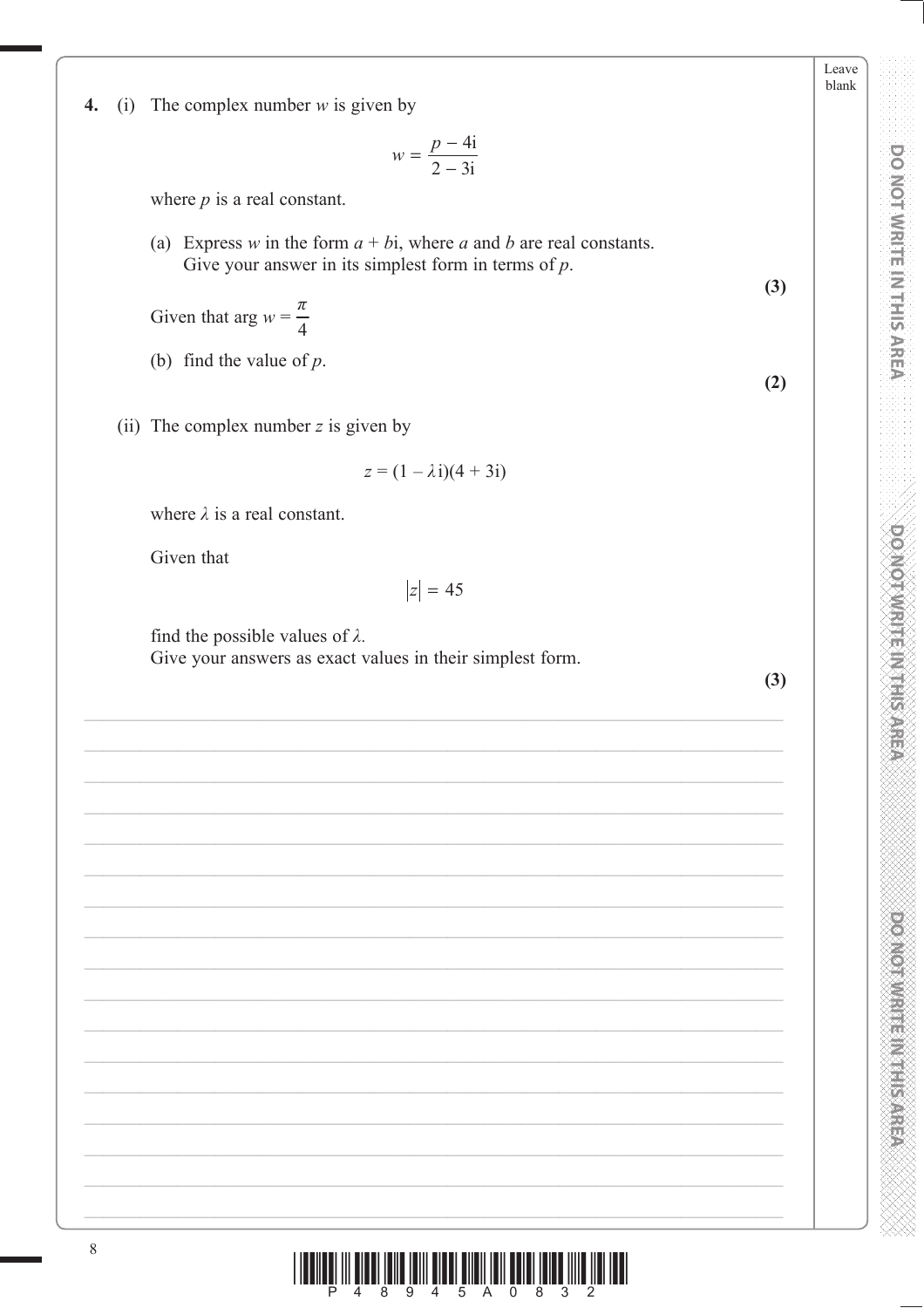| <b>Question 4 continued</b> | Leave<br>blank |
|-----------------------------|----------------|
|                             |                |
|                             |                |
|                             |                |
|                             |                |
|                             |                |
|                             |                |
|                             |                |
|                             |                |
|                             |                |
|                             |                |
|                             |                |
|                             |                |
|                             |                |
|                             |                |
|                             |                |
|                             |                |
|                             |                |
|                             |                |
|                             |                |
|                             |                |
|                             |                |
|                             |                |
|                             |                |
|                             |                |
|                             |                |
|                             |                |
|                             |                |
|                             |                |
|                             |                |
|                             |                |
|                             |                |
|                             |                |
|                             | 9              |

**DONOTWEITEINTHIS AREA** 

**BOONOT WRITEIN THIS AREA** 

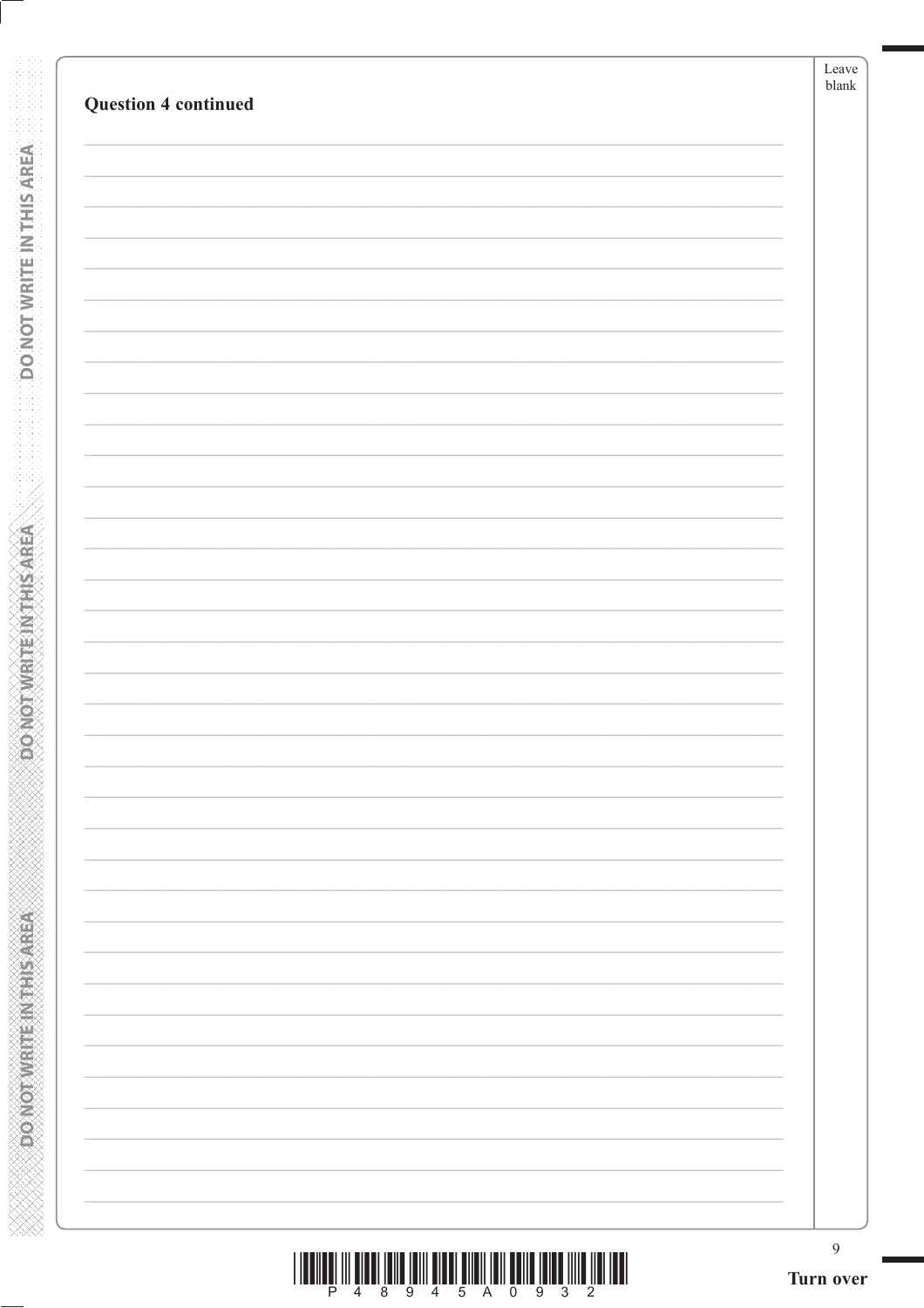| <b>Question 4 continued</b> | Leave<br>${\it blank}$ |                                                |
|-----------------------------|------------------------|------------------------------------------------|
|                             |                        |                                                |
|                             |                        | <b>DO MOT WRITE IN THIS AREA</b>               |
|                             |                        |                                                |
|                             |                        |                                                |
|                             |                        |                                                |
|                             |                        |                                                |
|                             |                        |                                                |
|                             |                        |                                                |
|                             |                        | <b>DO NOT WRITE INTERS</b>                     |
|                             |                        |                                                |
|                             |                        |                                                |
|                             |                        |                                                |
|                             |                        |                                                |
|                             |                        |                                                |
|                             |                        |                                                |
|                             |                        |                                                |
|                             |                        |                                                |
|                             |                        |                                                |
|                             |                        |                                                |
|                             |                        | <b>Provident in the control of the control</b> |
|                             |                        |                                                |
|                             |                        |                                                |
| $10\,$                      |                        |                                                |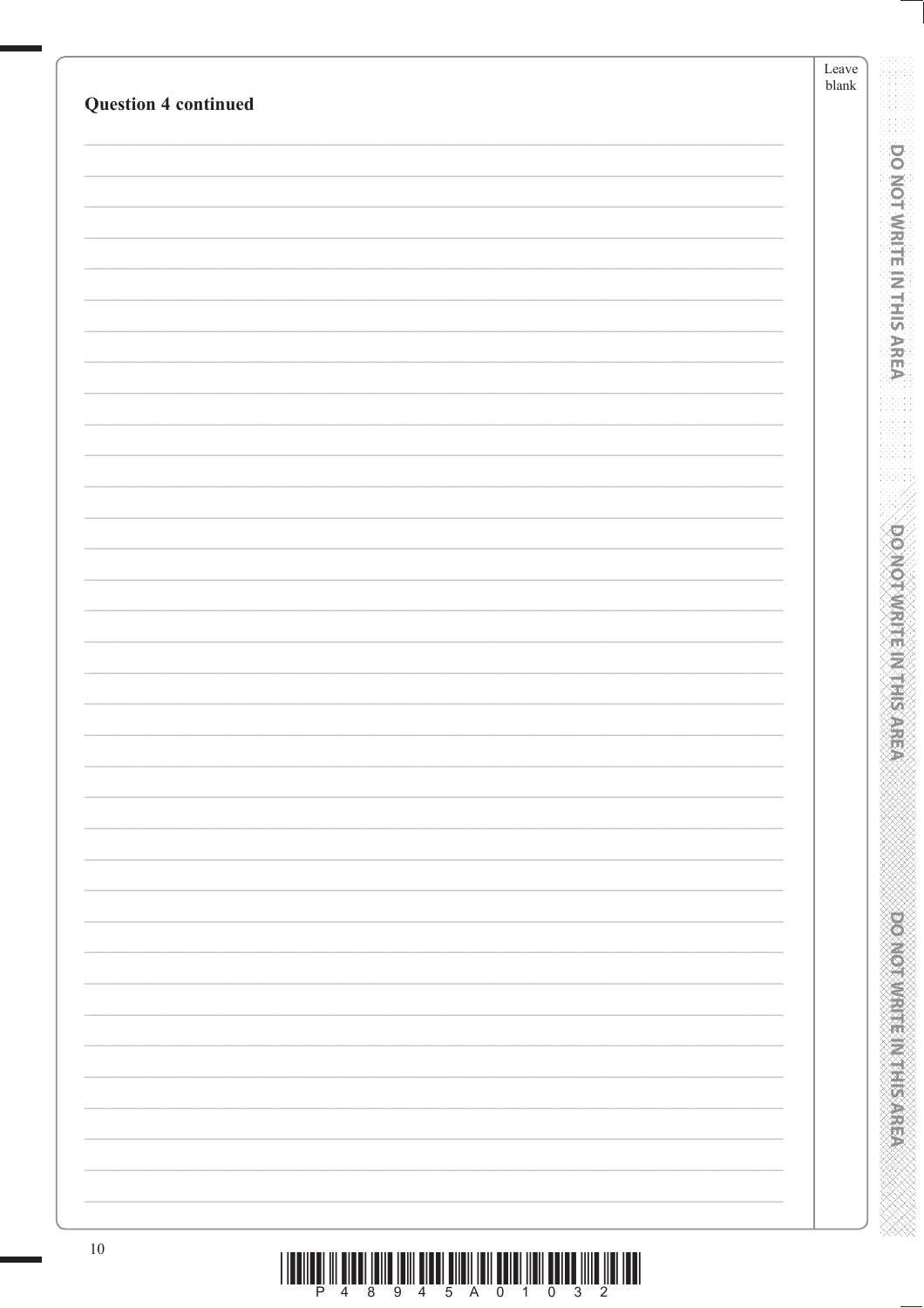**DONOTWRITEINTHISAREA** 

**ASSAMPLINES IN THIS AREA** 

**ARAN MANAN MANAN MANAN MANAN MANAN MAN**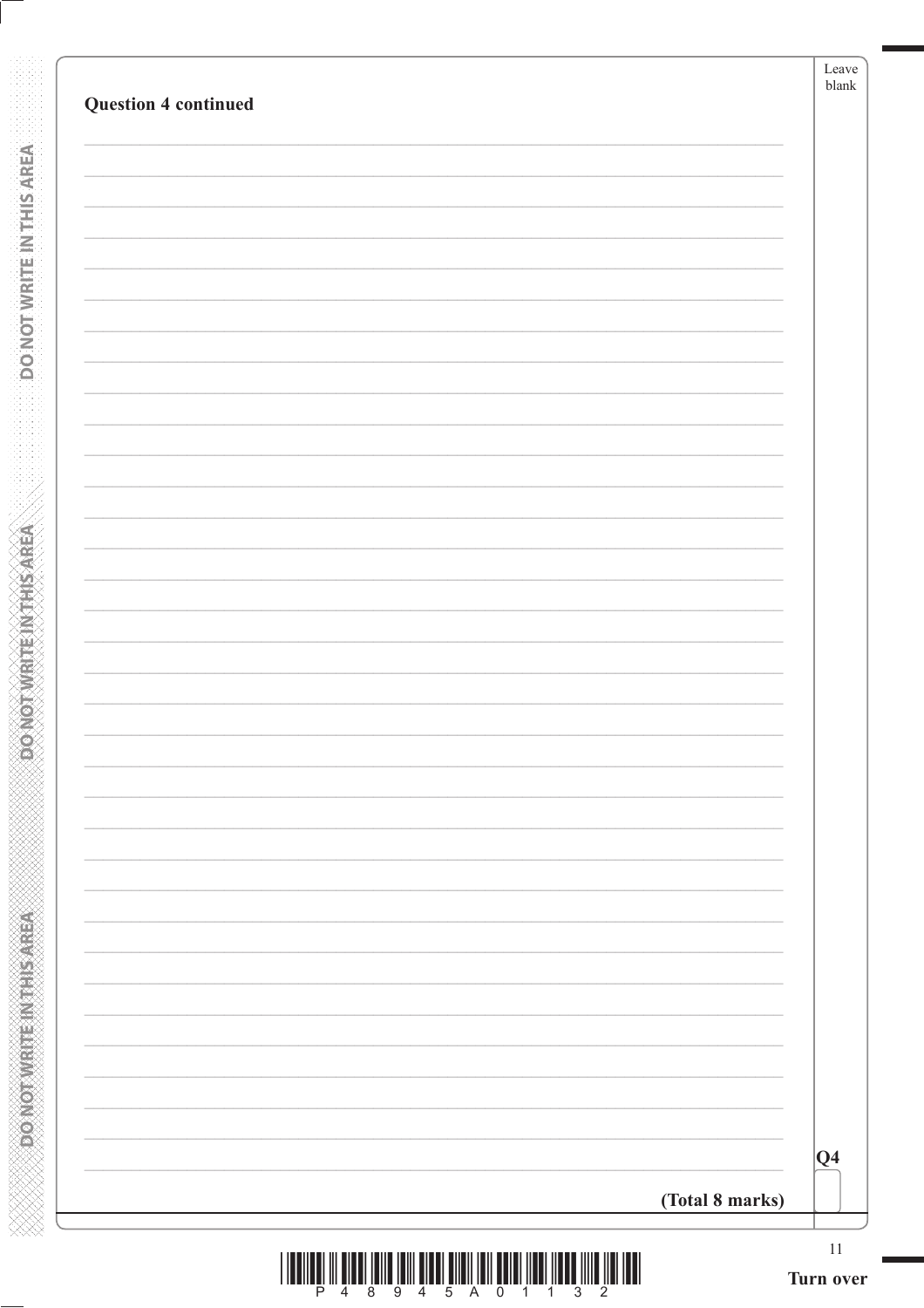**DOMOTIVE HARRIST SARRIS** 

Leave blank

5.  $(i)$ 

$$
\mathbf{A} = \begin{pmatrix} p & 2 \\ 3 & p \end{pmatrix}, \quad \mathbf{B} = \begin{pmatrix} -5 & 4 \\ 6 & -5 \end{pmatrix}
$$

where  $p$  is a constant.

(a) Find, in terms of  $p$ , the matrix  $\mathbf{AB}$ 

Given that

$$
AB + 2A = kI
$$

where k is a constant and I is the  $2 \times 2$  identity matrix,

(b) find the value of  $p$  and the value of  $k$ .

 $(ii)$ 

$$
\mathbf{M} = \begin{pmatrix} a & -9 \\ 1 & 2 \end{pmatrix}
$$
, where *a* is a real constant

Triangle  $T$  has an area of 15 square units.

Triangle  $T$  is transformed to the triangle  $T'$  by the transformation represented by the matrix M.

Given that the area of triangle  $T'$  is 270 square units, find the possible values of a.

 $(5)$ 

 $(2)$ 

 $(4)$ 

İlan <sup>8</sup>ana <sup>8</sup>anı İlan Êhalı Yan Barat İlara İlara İldi İlar  $\Delta$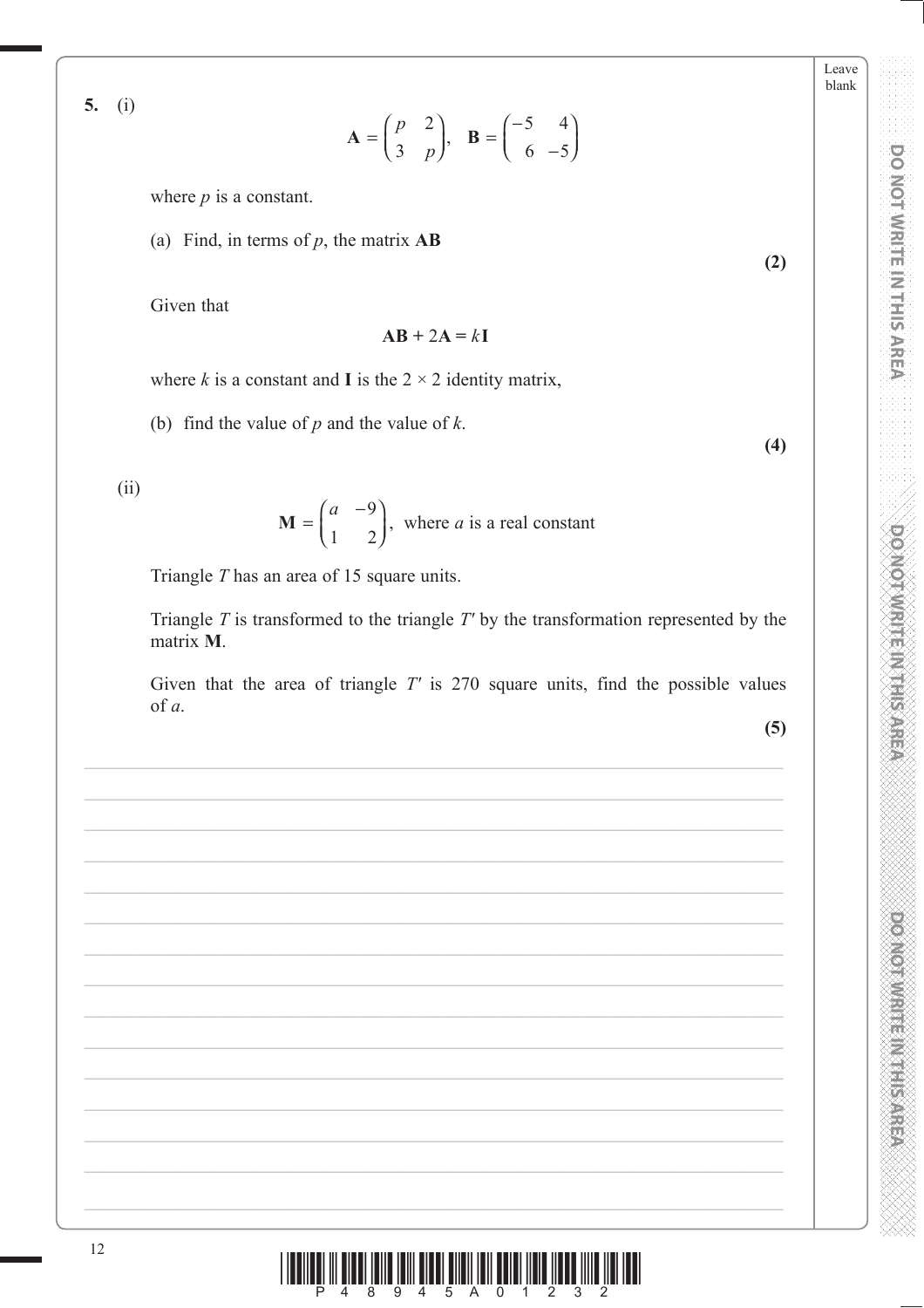**DONOTWRITE INTHISAREA** 

**RESISTED MOTOR CONCORDING** 

|  |  | 4 8 9 4 5 A 0 1 3 3 2 |  |  |  |  |
|--|--|-----------------------|--|--|--|--|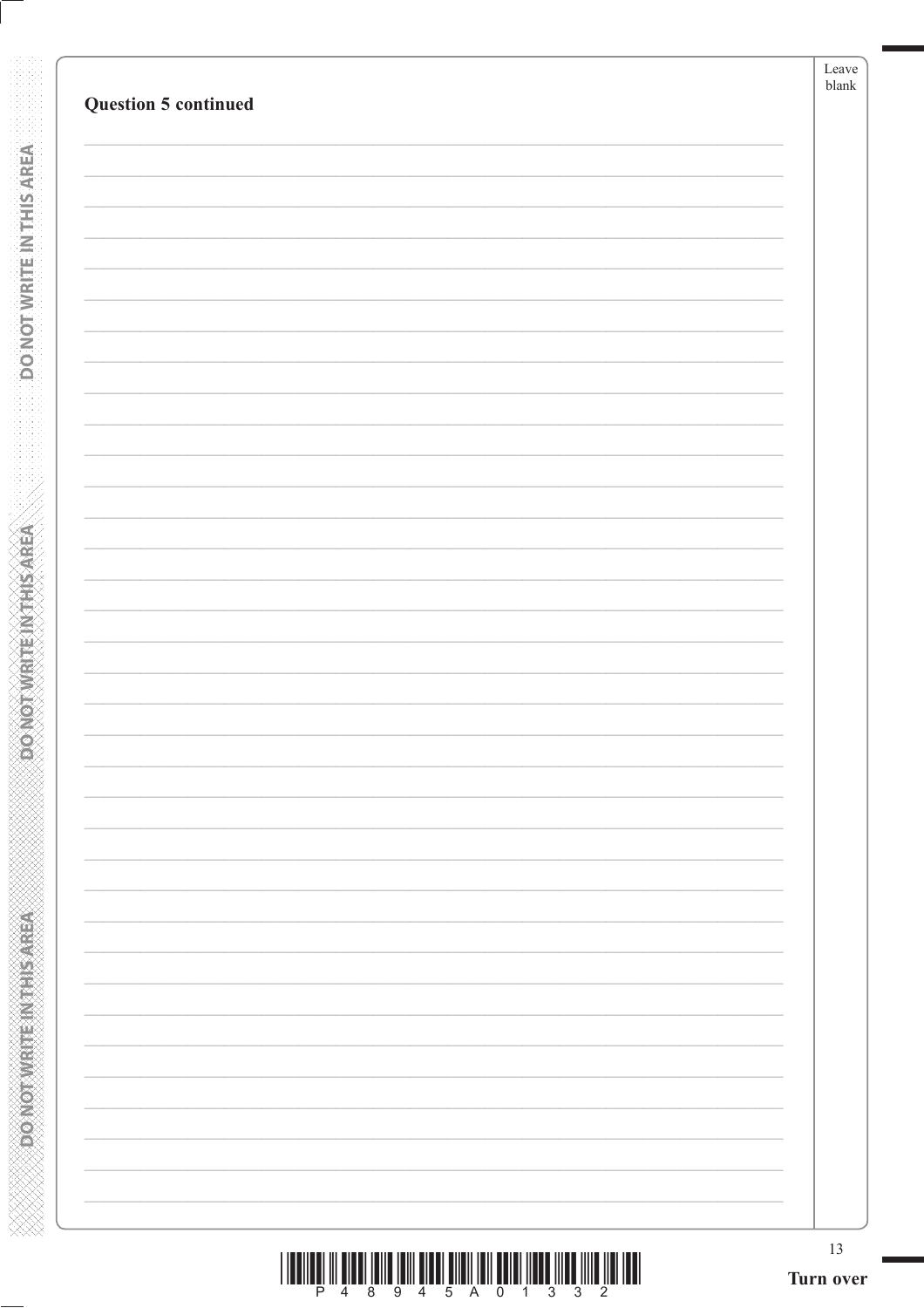| <b>Question 5 continued</b>                                                                                                                                                                                                                                                                                                                                                                                                                                                                                                                           | Leave<br>${\it blank}$ |                                  |
|-------------------------------------------------------------------------------------------------------------------------------------------------------------------------------------------------------------------------------------------------------------------------------------------------------------------------------------------------------------------------------------------------------------------------------------------------------------------------------------------------------------------------------------------------------|------------------------|----------------------------------|
|                                                                                                                                                                                                                                                                                                                                                                                                                                                                                                                                                       |                        |                                  |
|                                                                                                                                                                                                                                                                                                                                                                                                                                                                                                                                                       |                        | <b>DO NOT WRITE IN THIS AREA</b> |
|                                                                                                                                                                                                                                                                                                                                                                                                                                                                                                                                                       |                        |                                  |
|                                                                                                                                                                                                                                                                                                                                                                                                                                                                                                                                                       |                        |                                  |
|                                                                                                                                                                                                                                                                                                                                                                                                                                                                                                                                                       |                        |                                  |
|                                                                                                                                                                                                                                                                                                                                                                                                                                                                                                                                                       |                        |                                  |
|                                                                                                                                                                                                                                                                                                                                                                                                                                                                                                                                                       |                        |                                  |
|                                                                                                                                                                                                                                                                                                                                                                                                                                                                                                                                                       |                        |                                  |
|                                                                                                                                                                                                                                                                                                                                                                                                                                                                                                                                                       |                        |                                  |
|                                                                                                                                                                                                                                                                                                                                                                                                                                                                                                                                                       |                        |                                  |
|                                                                                                                                                                                                                                                                                                                                                                                                                                                                                                                                                       |                        |                                  |
|                                                                                                                                                                                                                                                                                                                                                                                                                                                                                                                                                       |                        | <b>DO MOTAMRITE INTERS</b>       |
|                                                                                                                                                                                                                                                                                                                                                                                                                                                                                                                                                       |                        |                                  |
|                                                                                                                                                                                                                                                                                                                                                                                                                                                                                                                                                       |                        |                                  |
|                                                                                                                                                                                                                                                                                                                                                                                                                                                                                                                                                       |                        |                                  |
|                                                                                                                                                                                                                                                                                                                                                                                                                                                                                                                                                       |                        |                                  |
|                                                                                                                                                                                                                                                                                                                                                                                                                                                                                                                                                       |                        |                                  |
|                                                                                                                                                                                                                                                                                                                                                                                                                                                                                                                                                       |                        |                                  |
|                                                                                                                                                                                                                                                                                                                                                                                                                                                                                                                                                       |                        |                                  |
|                                                                                                                                                                                                                                                                                                                                                                                                                                                                                                                                                       |                        |                                  |
|                                                                                                                                                                                                                                                                                                                                                                                                                                                                                                                                                       |                        |                                  |
|                                                                                                                                                                                                                                                                                                                                                                                                                                                                                                                                                       |                        |                                  |
|                                                                                                                                                                                                                                                                                                                                                                                                                                                                                                                                                       |                        |                                  |
|                                                                                                                                                                                                                                                                                                                                                                                                                                                                                                                                                       |                        |                                  |
|                                                                                                                                                                                                                                                                                                                                                                                                                                                                                                                                                       |                        |                                  |
| 14                                                                                                                                                                                                                                                                                                                                                                                                                                                                                                                                                    |                        |                                  |
| $\begin{array}{c} \text{array}\begin{bmatrix} \text{min} \\ \text{min} \end{bmatrix} \end{array} \begin{array}{c} \begin{bmatrix} \text{min} \\ \text{min} \end{bmatrix} \end{array} \begin{array}{c} \begin{bmatrix} \text{min} \\ \text{min} \end{bmatrix} \end{array} \begin{array}{c} \begin{bmatrix} \text{min} \\ \text{min} \end{bmatrix} \end{array} \begin{array}{c} \begin{bmatrix} \text{min} \\ \text{min} \end{bmatrix} \end{array} \begin{array}{c} \begin{bmatrix} \text{min} \\ \text{min} \end{bmatrix} \end{array} \begin{array}{c$ |                        |                                  |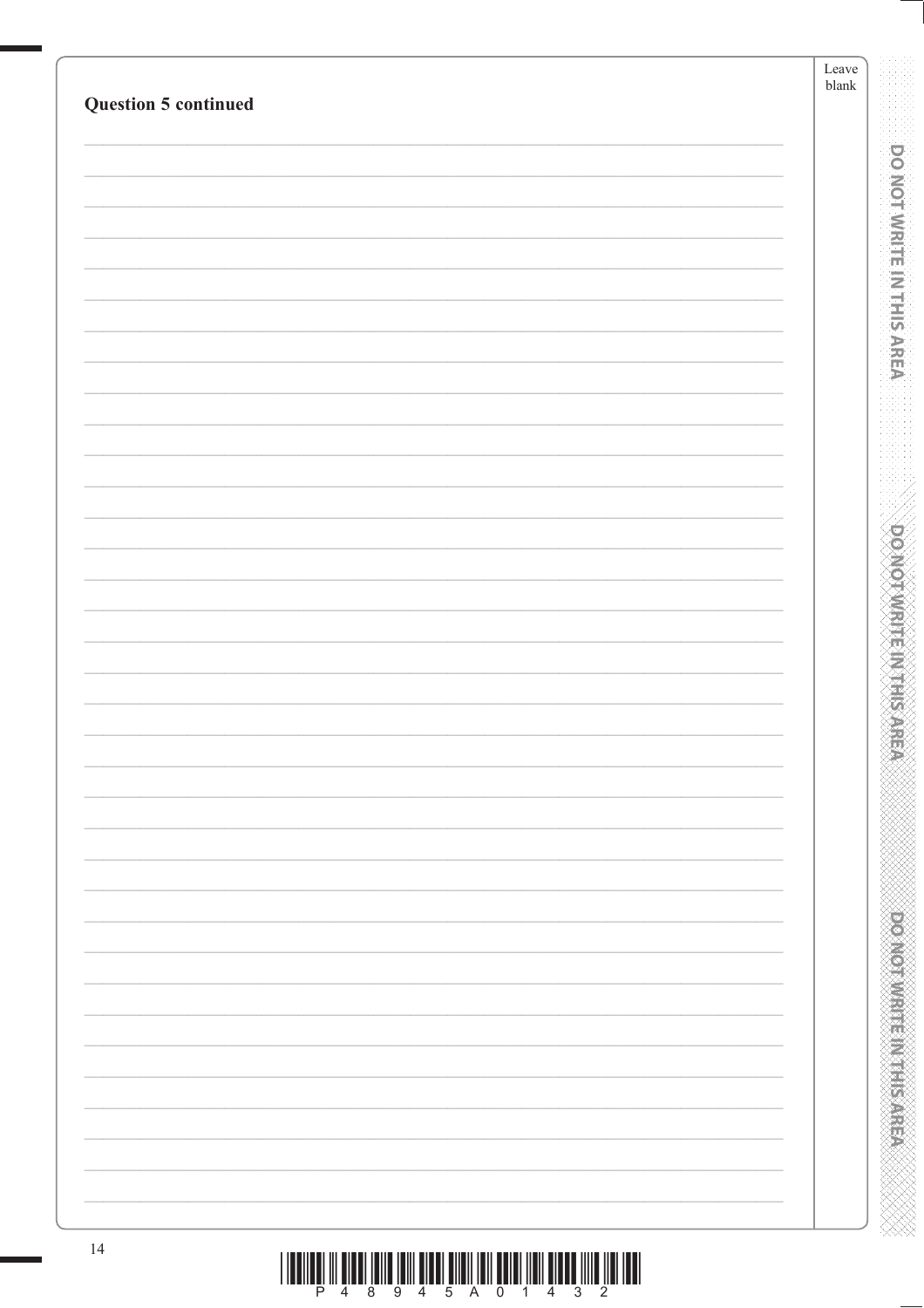| Question 5 continued |                  |                |
|----------------------|------------------|----------------|
|                      |                  |                |
|                      |                  |                |
|                      |                  |                |
|                      |                  |                |
|                      |                  |                |
|                      |                  |                |
|                      |                  |                |
|                      |                  |                |
|                      |                  |                |
|                      |                  |                |
|                      |                  |                |
|                      |                  |                |
|                      |                  |                |
|                      |                  |                |
|                      |                  |                |
|                      |                  |                |
|                      |                  |                |
|                      |                  |                |
|                      |                  |                |
|                      |                  |                |
|                      |                  |                |
|                      |                  |                |
|                      |                  | Q <sub>5</sub> |
|                      | (Total 11 marks) |                |

**DONOTWRITEWTHSAREA** 

**DONOTHEIM EINTERVEER** 

**ARAN MANAN MANAN MANAN MANAN MANAN MAN**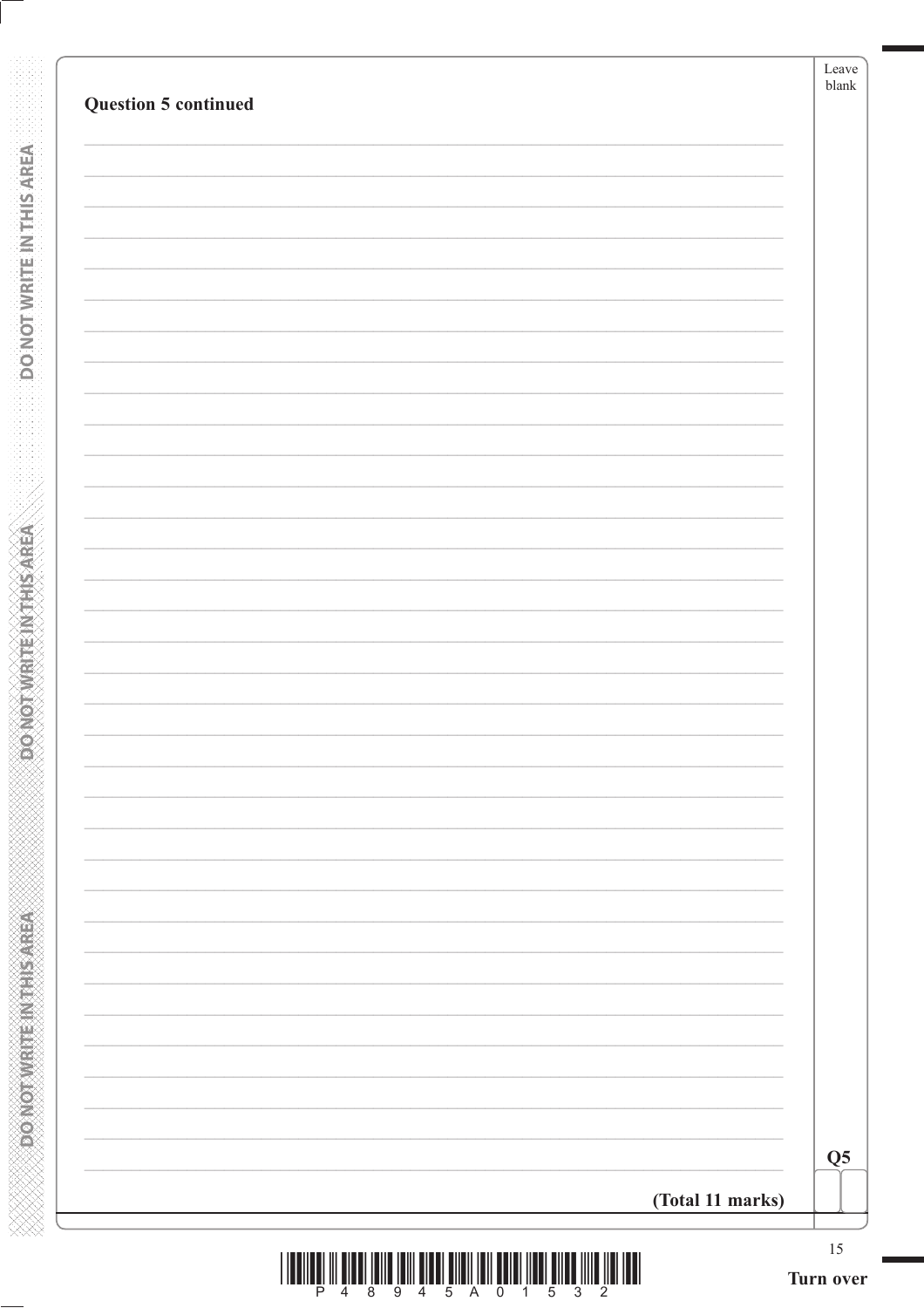|    |                                                     | Leave<br>blank |
|----|-----------------------------------------------------|----------------|
| 6. | Given that 4 and $2i - 3$ are roots of the equation |                |
|    | $x^3 + ax^2 + bx - 52 = 0$                          |                |
|    | where $a$ and $b$ are real constants,               |                |
|    | (a) write down the third root of the equation,      |                |
|    | (1)                                                 |                |
|    | (b) find the value of $a$ and the value of $b$ .    |                |
|    | (5)                                                 |                |
|    |                                                     |                |
|    |                                                     |                |
|    |                                                     |                |
|    |                                                     |                |
|    |                                                     |                |
|    |                                                     |                |
|    |                                                     |                |
|    |                                                     |                |
|    |                                                     |                |
|    |                                                     |                |
|    |                                                     |                |
|    |                                                     |                |
|    |                                                     |                |
|    |                                                     |                |
|    |                                                     |                |
|    |                                                     |                |
|    |                                                     |                |
|    |                                                     |                |
|    |                                                     |                |
|    |                                                     |                |
|    |                                                     |                |
|    |                                                     |                |
|    |                                                     |                |
|    |                                                     |                |
|    |                                                     |                |
| 16 |                                                     |                |

**CONOTING THE MISSING** 

XXXXXX

1.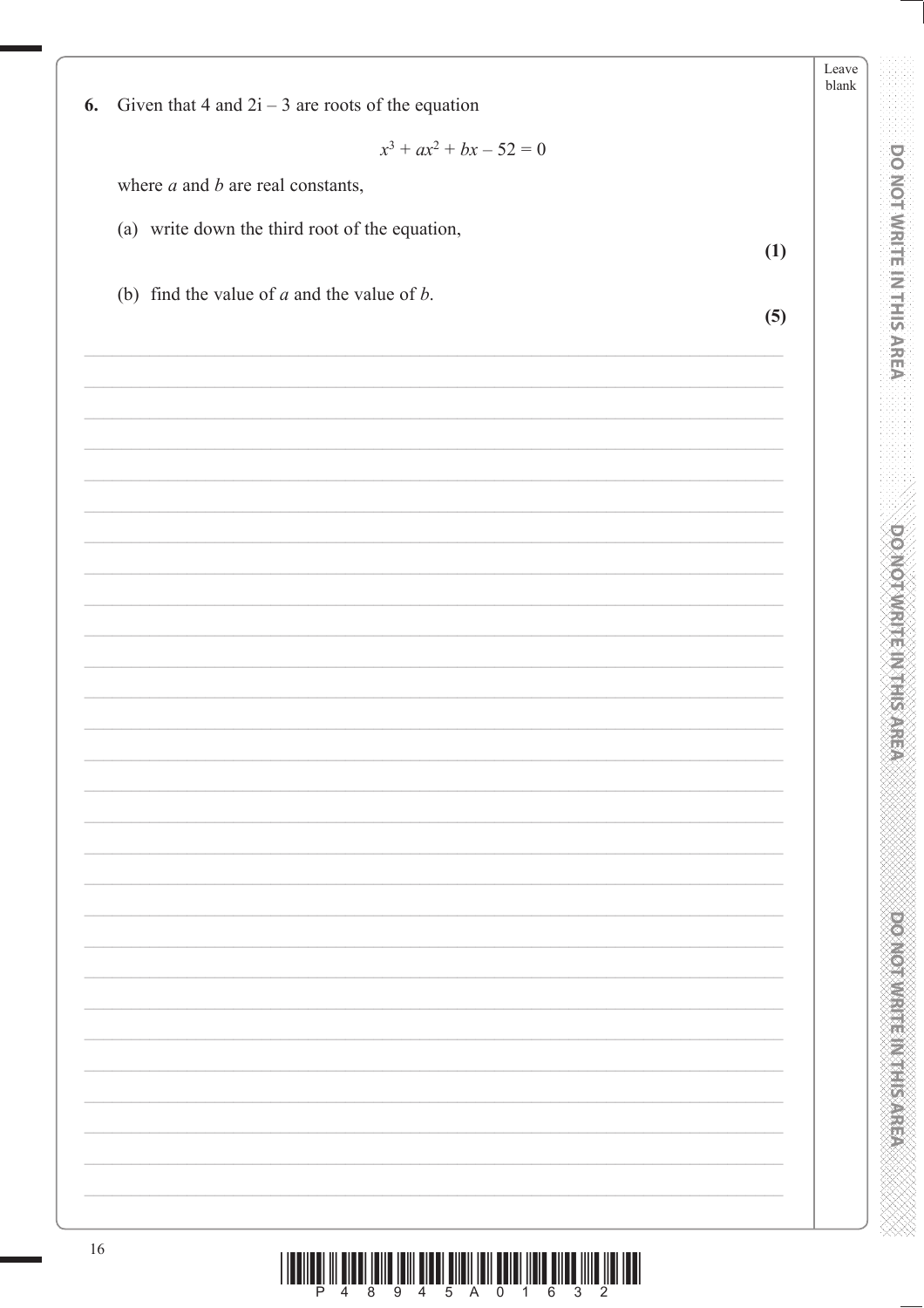DO NOT WRITE IN THIS AREA

**ABRASHMAN SHAMONGONG** 

| <u> I III MARTIN DI KATIKA MARTIN MARTIN MARTIN MARTIN MARTIN MARTIN MARTIN MARTIN MARTIN MARTIN MARTIN MARTIN M</u> |  |  |                     |  |  |  |
|----------------------------------------------------------------------------------------------------------------------|--|--|---------------------|--|--|--|
|                                                                                                                      |  |  | 4 8 9 4 5 A 0 1 7 3 |  |  |  |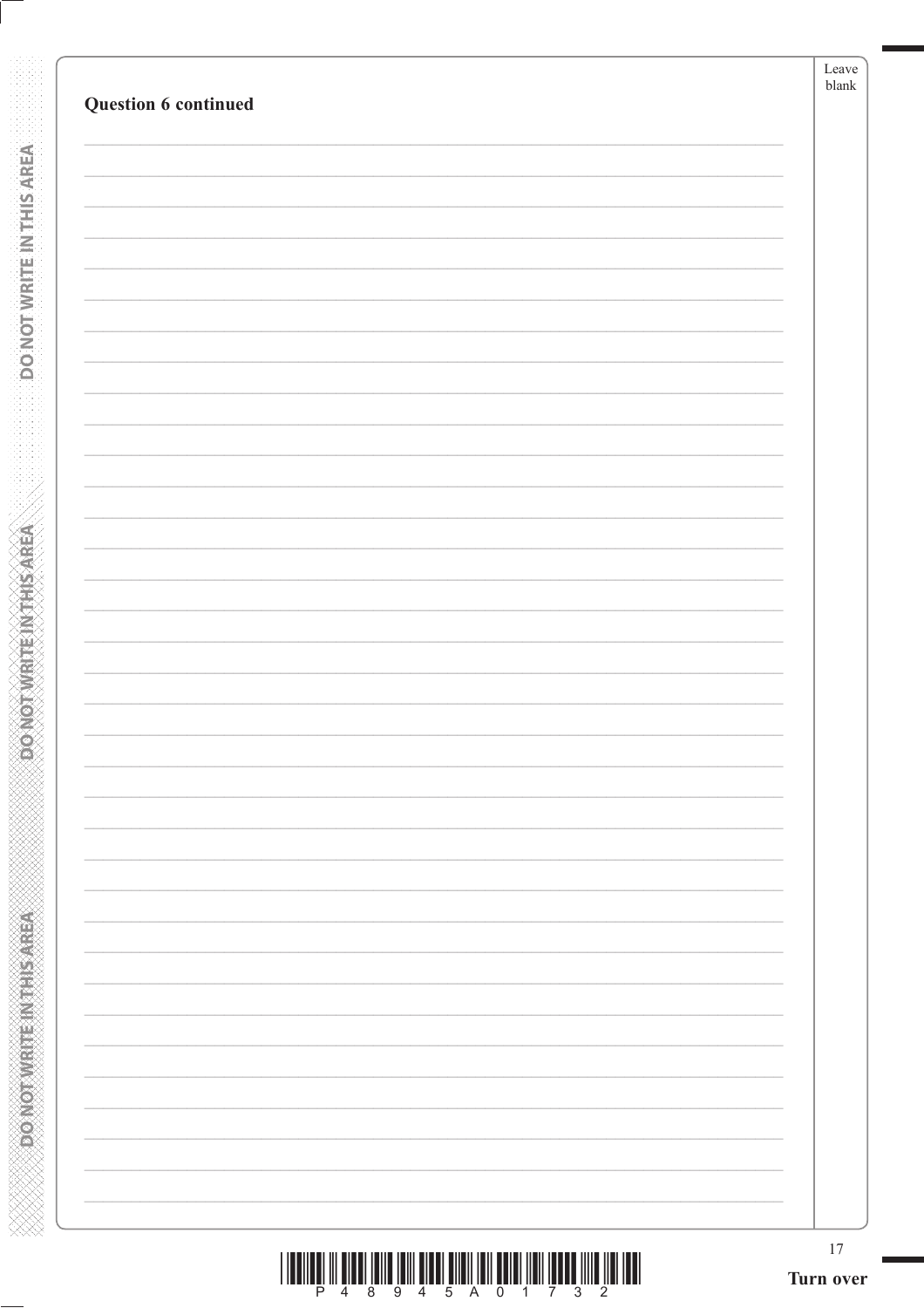| Question 6 continued | Leave<br>${\it blank}$ |
|----------------------|------------------------|
|                      |                        |
|                      |                        |
|                      |                        |
|                      |                        |
|                      |                        |
|                      |                        |
|                      |                        |
|                      |                        |
|                      |                        |
|                      |                        |
|                      |                        |
|                      |                        |
|                      |                        |
|                      |                        |
|                      |                        |
|                      |                        |
|                      |                        |
|                      |                        |
|                      |                        |
|                      |                        |
|                      |                        |
|                      |                        |
|                      |                        |
| $18\,$               |                        |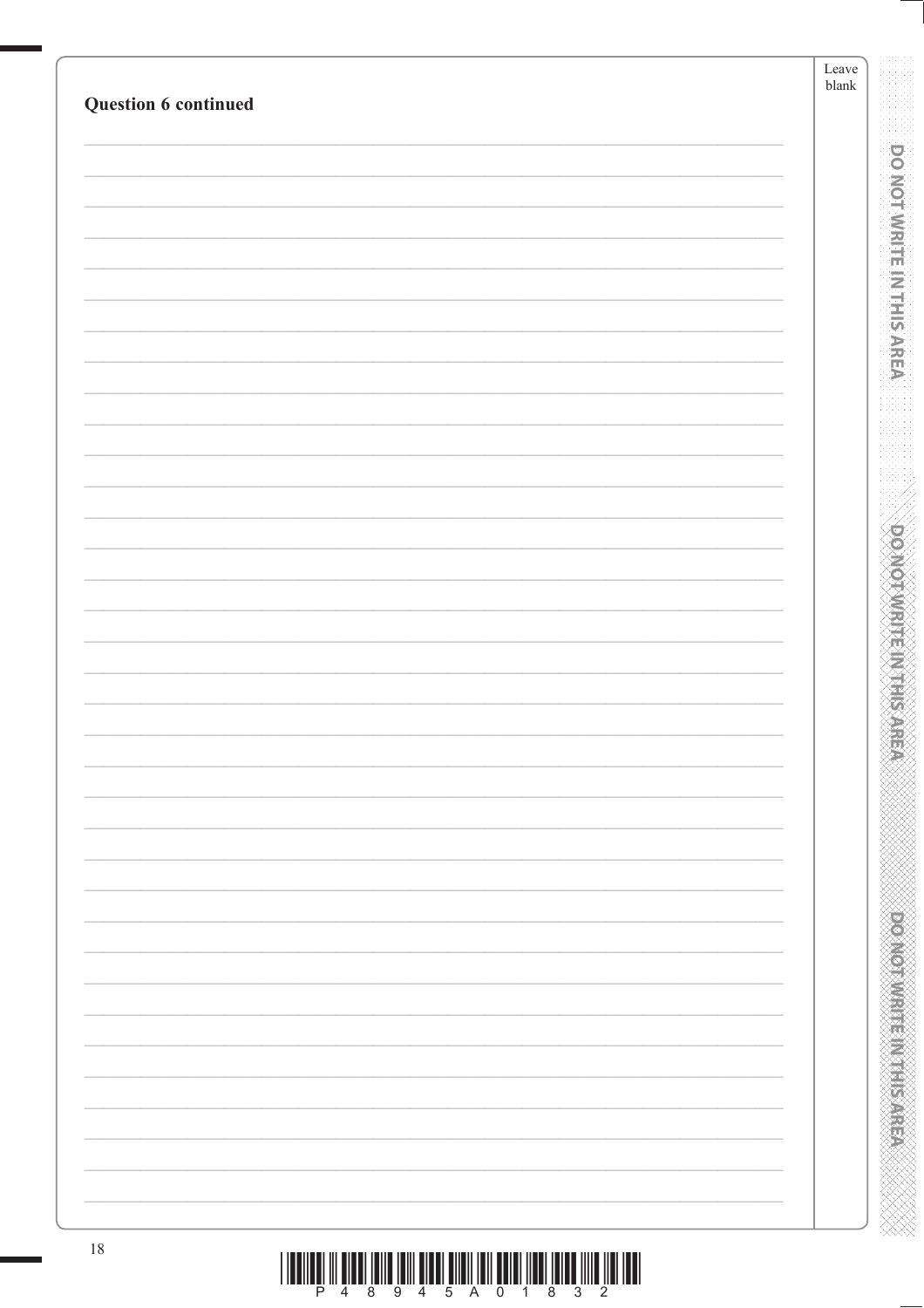**DONOTWATEWTHSAREA** 

**DONOTWRITEIN THIS AREA**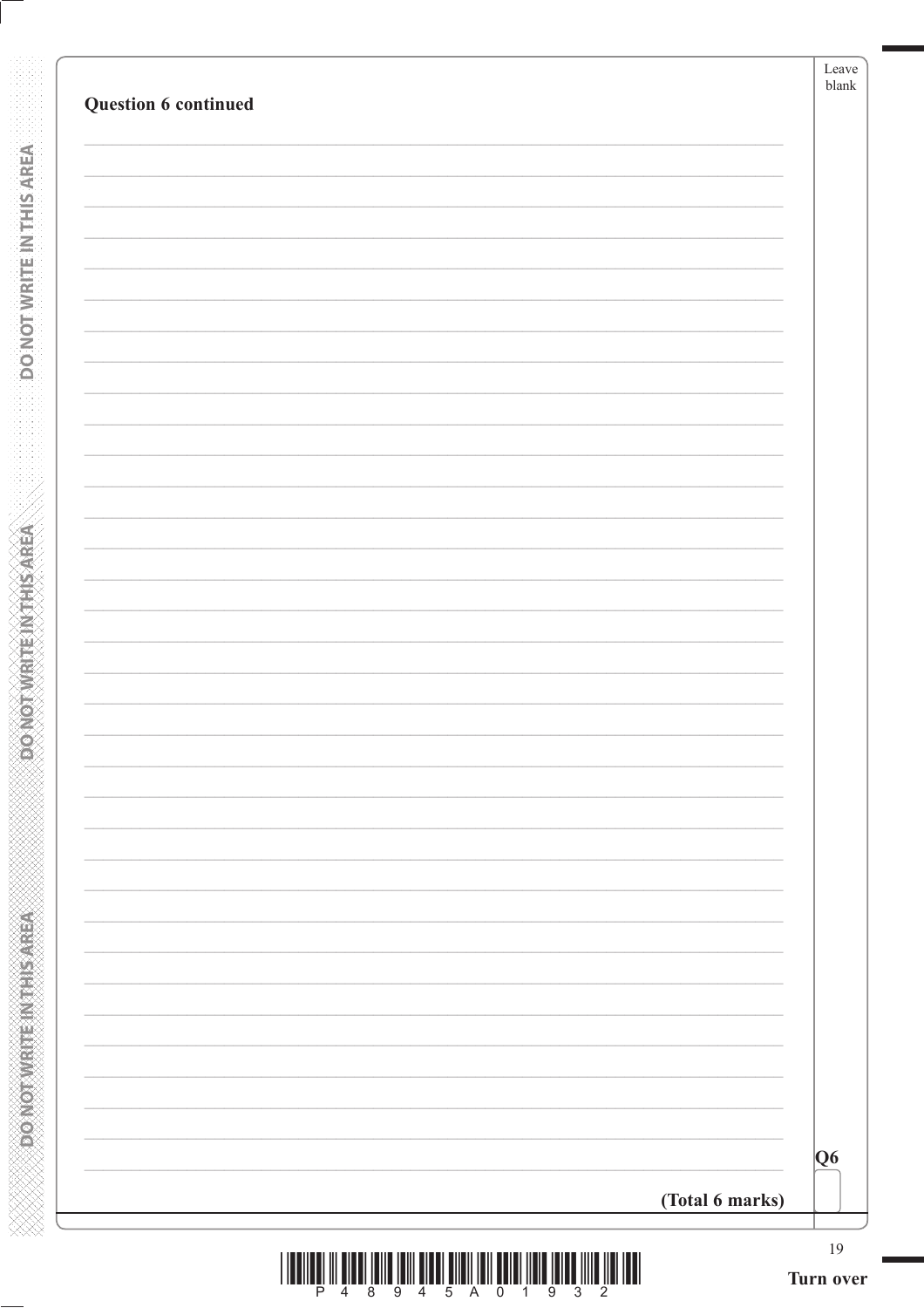Leave blank

**PONODIAMENTERS** 

The parabola C has equation  $y^2 = 4ax$ , where a is a constant and  $a > 0$ 7. The point  $Q(aq^2, 2aq), q > 0$ , lies on the parabola C.

(a) Show that an equation of the tangent to  $C$  at  $Q$  is

$$
qy = x + aq^2
$$

The tangent to C at the point Q meets the x-axis at the point  $X\left(-\frac{1}{4}a, 0\right)$  and meets the directrix of  $C$  at the point  $D$ .

(b) Find, in terms of  $a$ , the coordinates of  $D$ .

Given that the point  $F$  is the focus of the parabola  $C$ ,

(c) find the area, in terms of  $a$ , of the triangle  $FXD$ , giving your answer in its simplest form.

 $(2)$ 

 $(4)$ 

 $(4)$ 

Î III **dina Îbilo Îbili dina Êlibi**li**bil Êlibi**l <mark>dina Îbili êlibi <sup>3</sup>ilib Îbil ibil</mark>i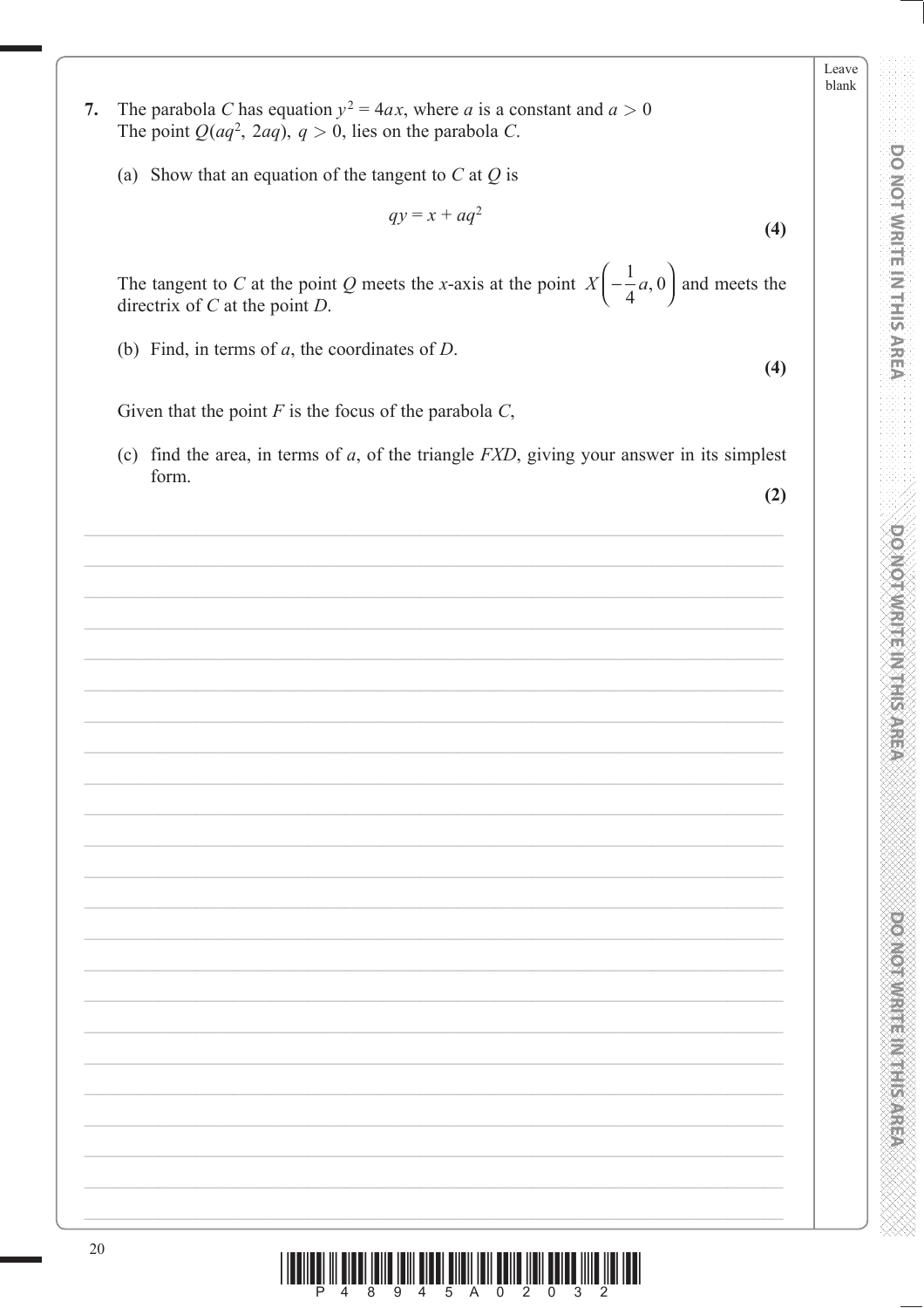| $21\,$ |
|--------|
|        |
|        |
|        |
|        |
|        |
|        |
|        |
|        |
|        |
|        |
|        |
|        |
|        |
|        |
|        |
|        |
|        |
|        |
|        |

**DONOTWRITE INTHISAREA** 

**ASSESSMENT PRODUCTION** 

|  |  |  | 48945A02 |  |  |  |
|--|--|--|----------|--|--|--|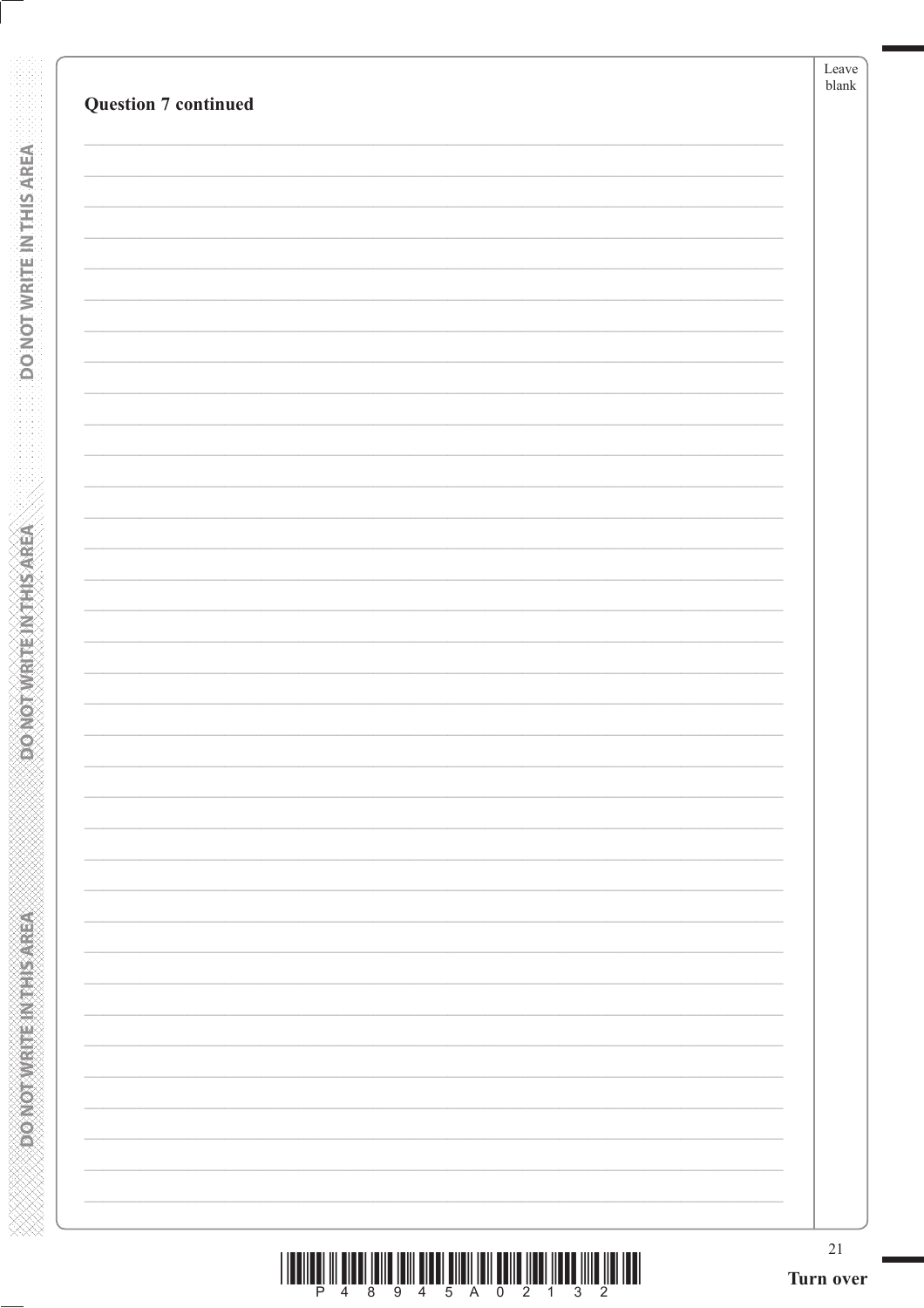| <b>Question 7 continued</b> | Leave<br>$\ensuremath{\textrm{blank}}$ |
|-----------------------------|----------------------------------------|
|                             |                                        |
|                             |                                        |
|                             |                                        |
|                             |                                        |
|                             |                                        |
|                             |                                        |
|                             |                                        |
|                             |                                        |
|                             |                                        |
|                             |                                        |
|                             |                                        |
|                             |                                        |
|                             |                                        |
|                             |                                        |
|                             |                                        |
|                             |                                        |
|                             |                                        |
|                             |                                        |
|                             |                                        |
|                             |                                        |
|                             |                                        |
|                             |                                        |
|                             |                                        |
|                             |                                        |
|                             |                                        |
|                             |                                        |
|                             |                                        |
|                             |                                        |
|                             |                                        |
|                             |                                        |
|                             |                                        |
|                             |                                        |
|                             |                                        |
|                             |                                        |
|                             |                                        |
|                             |                                        |

 $\begin{array}{c} \text{if} \ \text{if} \ \text{if} \ \text{if} \ \text{if} \ \text{if} \ \text{if} \ \text{if} \ \text{if} \ \text{if} \ \text{if} \ \text{if} \ \text{if} \ \text{if} \ \text{if} \ \text{if} \ \text{if} \ \text{if} \ \text{if} \ \text{if} \ \text{if} \ \text{if} \ \text{if} \ \text{if} \ \text{if} \ \text{if} \ \text{if} \ \text{if} \ \text{if} \ \text{if} \ \text{if} \ \text{if} \ \text{if} \ \text{if} \ \text{if} \ \text{$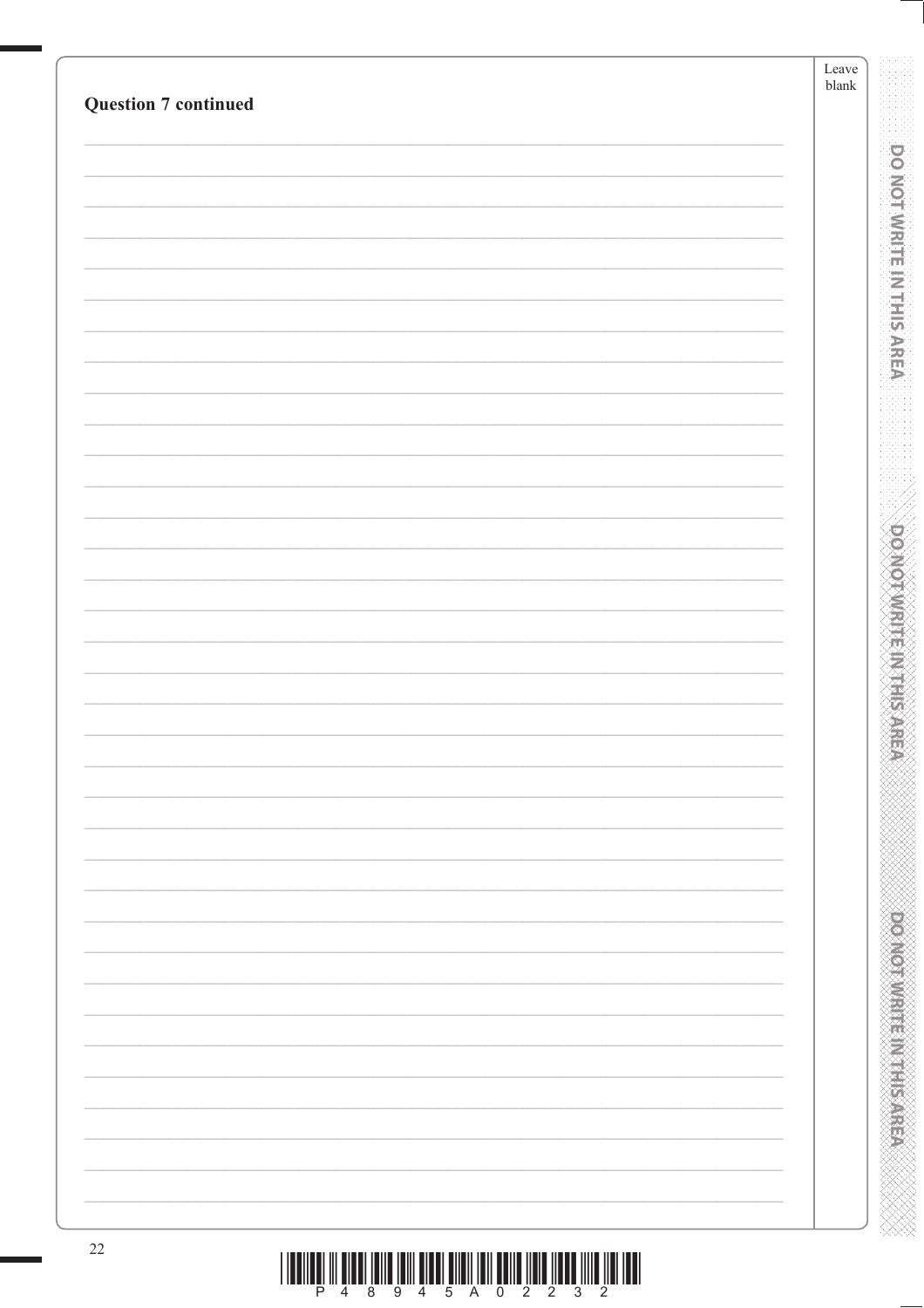**DONOTWRITEINTHISAREA** 

**PONOTWRITEINITHSAREA**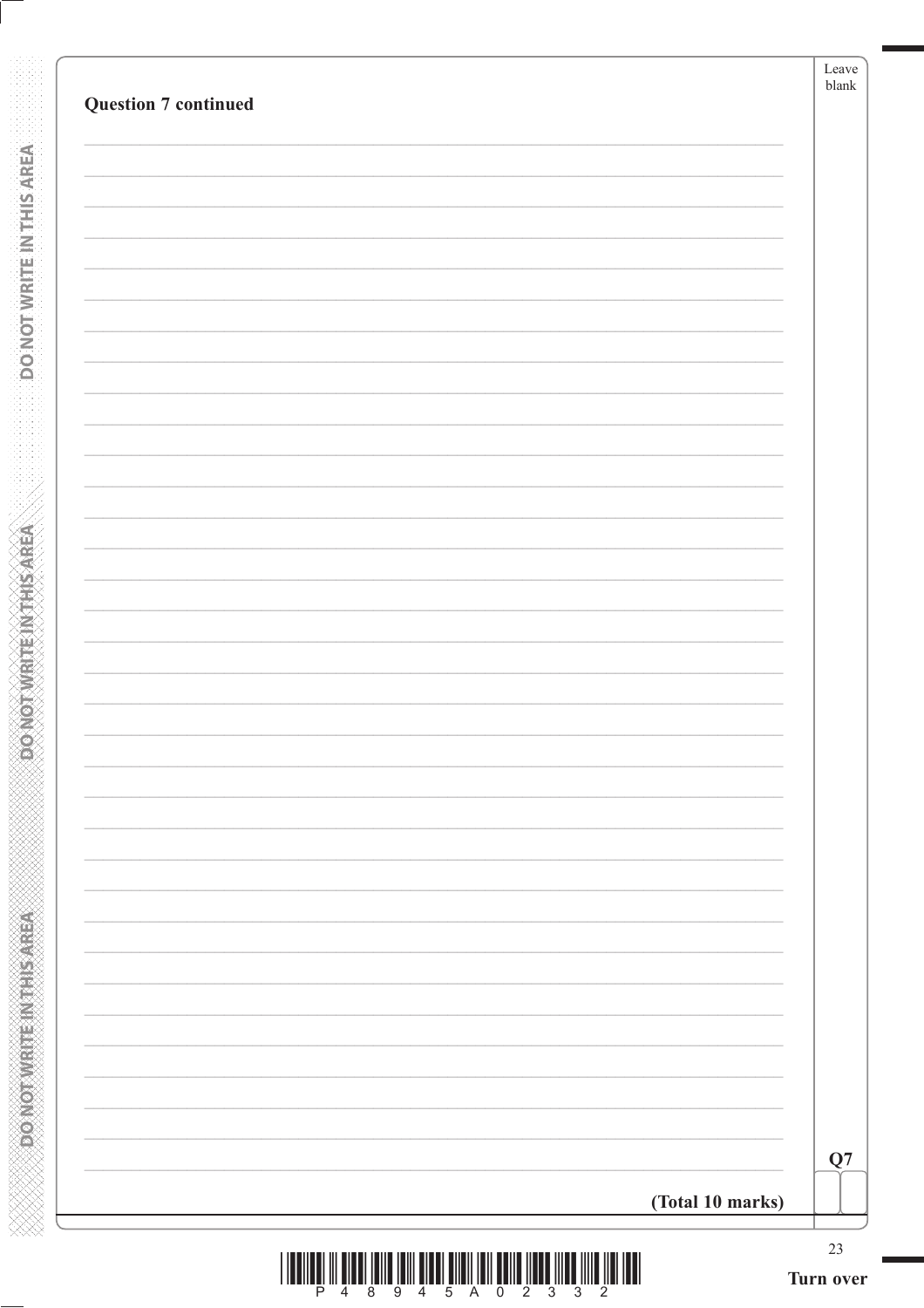

8. (a) Use the standard results for  $\sum_{r=1}^{n} r$  and  $\sum_{r=1}^{n} r^2$  to show that

for all positive integers  $n$ .

Given that

$$
\sum_{r=1}^{12} (3r^2 + 8r + 3 + k(2^{r-1})) = 3520
$$

(b) find the exact value of the constant  $k$ .

 $(5)$ 

Leave blank

 $(4)$ 

|                         |  |  |  |  | <u> FINDEN IN DIE IN DIE TRIE TE EEN DIE TIJDE TE TE EEN DIE TIJDE TIJDE TIJDE TIJDE TIJDE TIJDE TIJDE TIJDE TIJD</u> |  |
|-------------------------|--|--|--|--|-----------------------------------------------------------------------------------------------------------------------|--|
| P 4 8 9 4 5 A 0 2 4 3 2 |  |  |  |  |                                                                                                                       |  |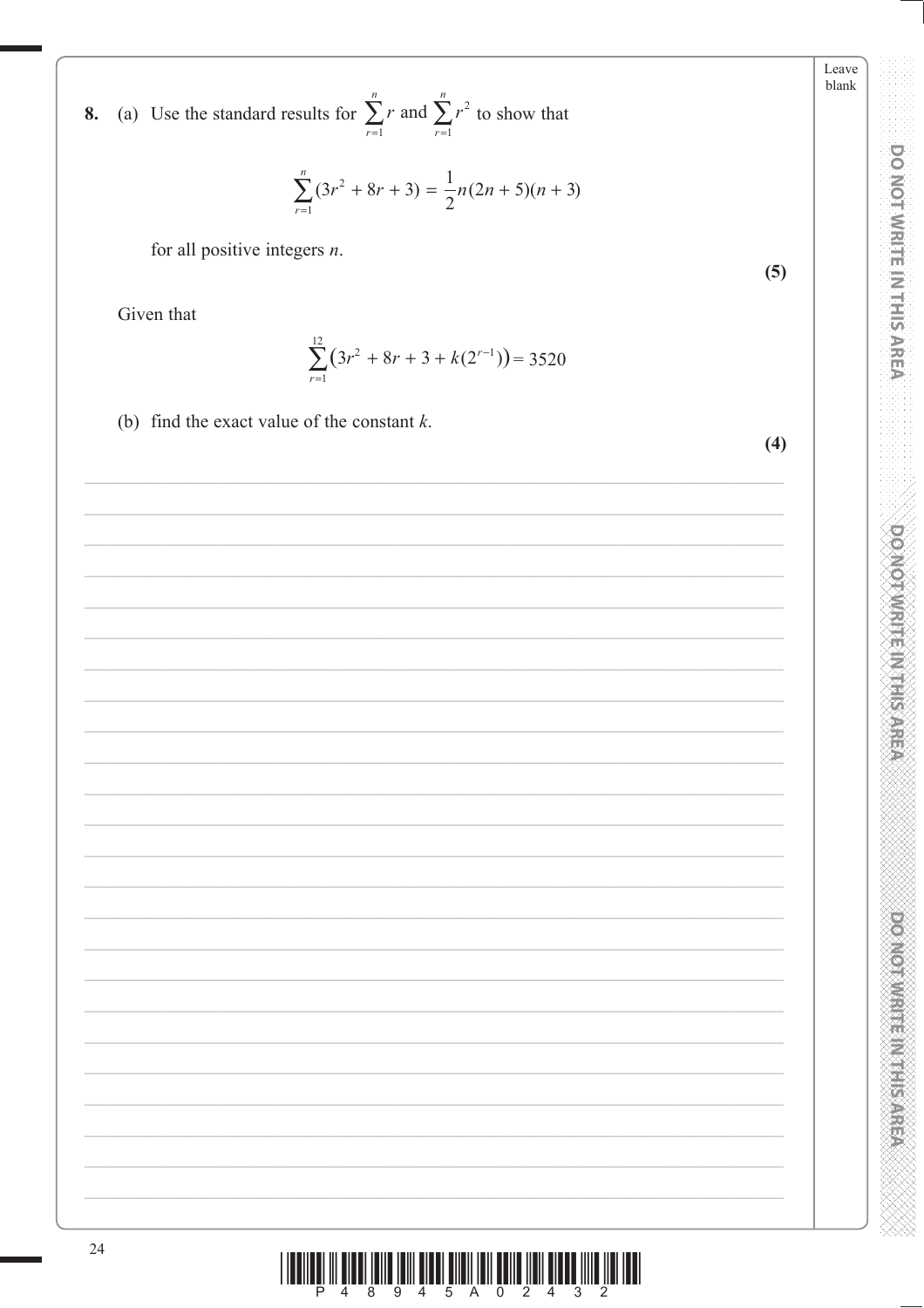**DO NOT WRITE INTERSAREA** 

**ABING THE RIVERS ON GOVERN** 

| <u>TITLINI III OTO ILI ON TULI ON ON KUULUU ON TULI ON TULI ON TULI ON TULI ON TULI ON TULI ON TULI ON TULI ON TU</u> |                       |  |  |  |  |  |
|-----------------------------------------------------------------------------------------------------------------------|-----------------------|--|--|--|--|--|
|                                                                                                                       | 4 8 9 4 5 A 0 2 5 3 2 |  |  |  |  |  |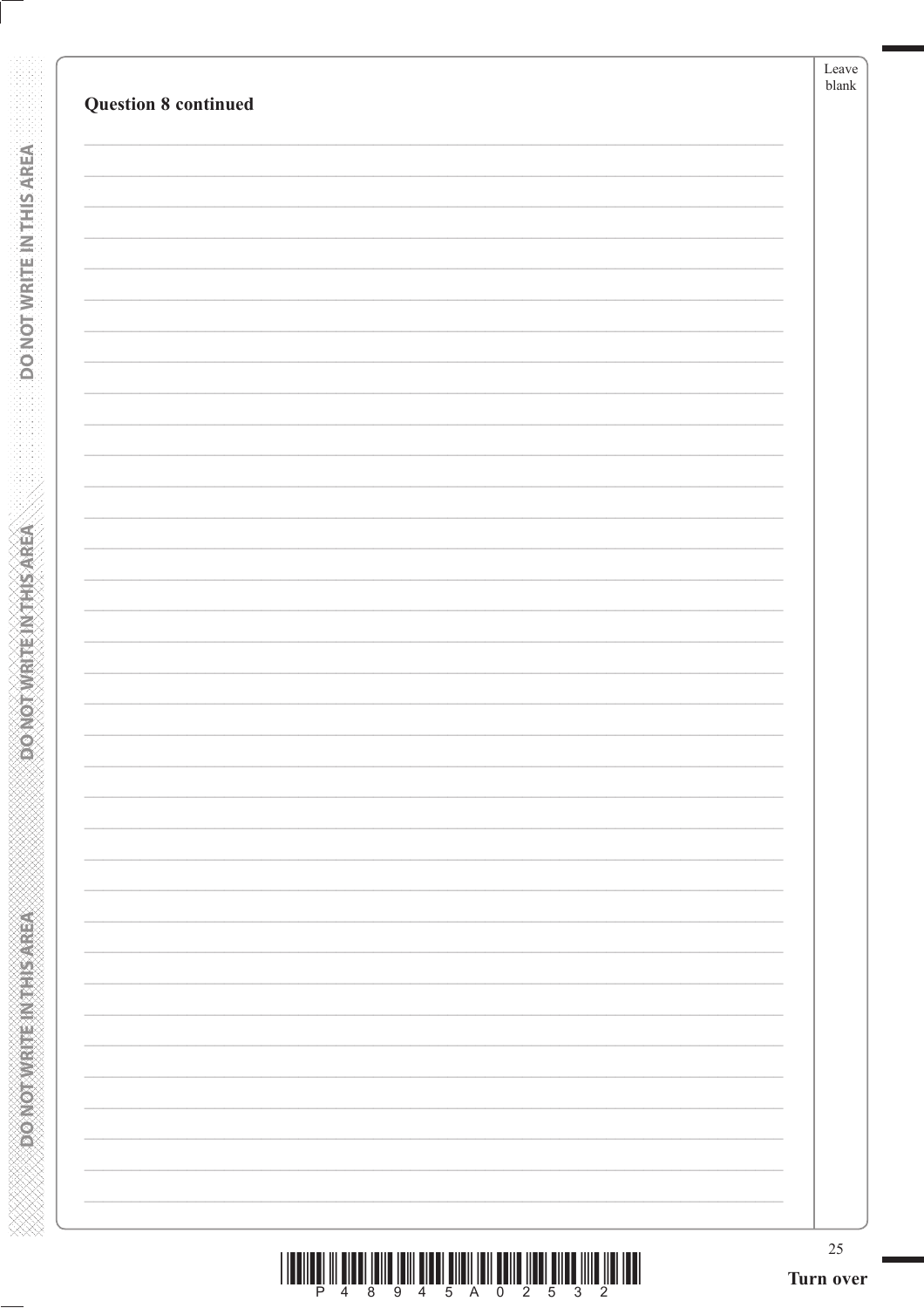| <b>Question 8 continued</b> | ${\rm Leave}$<br>$\ensuremath{\mathit{blank}}$ |
|-----------------------------|------------------------------------------------|
|                             |                                                |
|                             |                                                |
|                             |                                                |
|                             |                                                |
|                             |                                                |
|                             |                                                |
|                             |                                                |
|                             |                                                |
|                             |                                                |
|                             |                                                |
|                             |                                                |
|                             |                                                |
|                             |                                                |
|                             |                                                |
|                             |                                                |
|                             |                                                |
|                             |                                                |
|                             |                                                |
|                             |                                                |
|                             |                                                |
|                             |                                                |
|                             |                                                |
|                             |                                                |
|                             |                                                |
|                             |                                                |
|                             |                                                |
|                             |                                                |
|                             |                                                |
|                             |                                                |
|                             |                                                |
|                             |                                                |
|                             |                                                |
|                             |                                                |
|                             |                                                |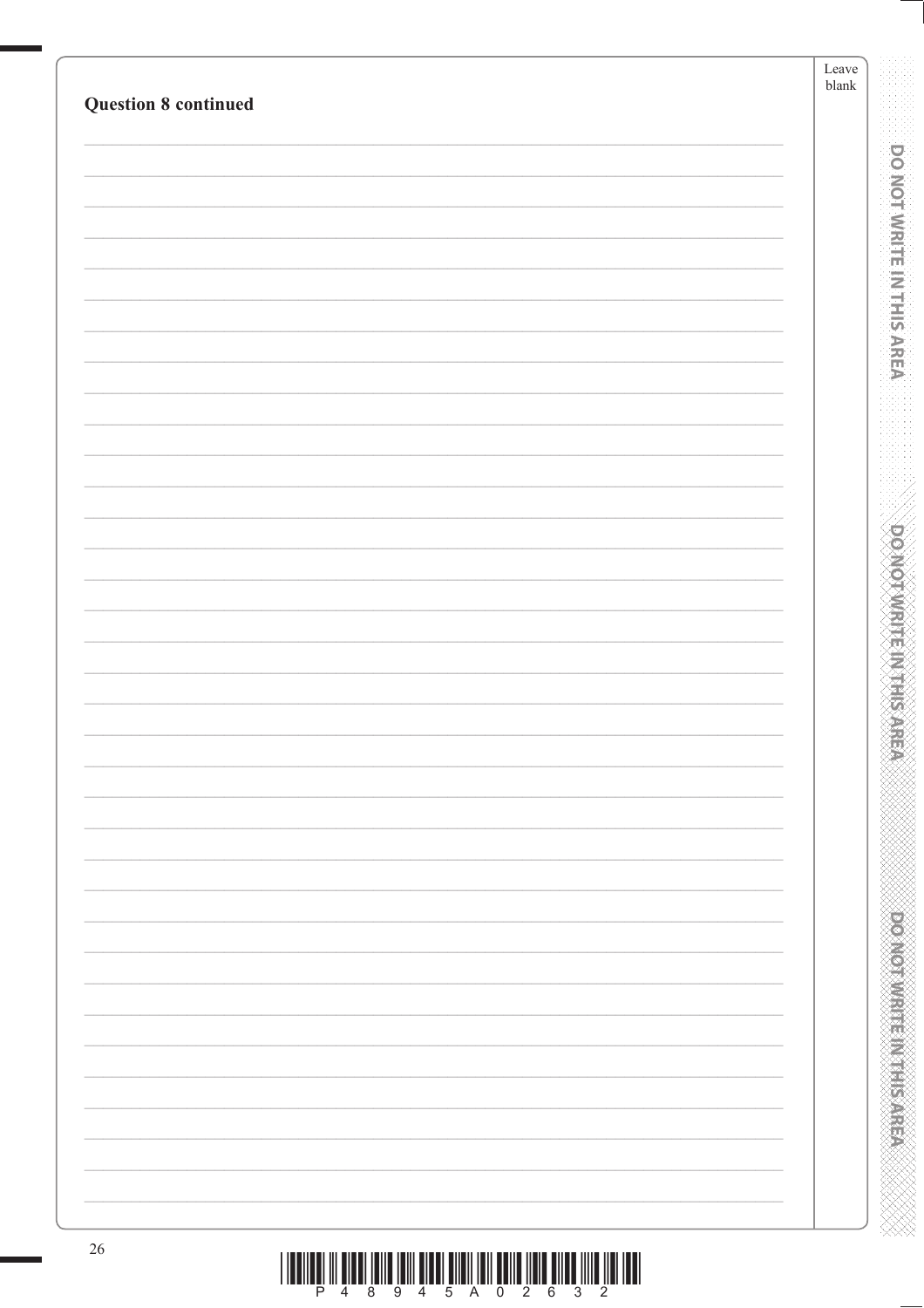| <b>Question 8 continued</b>                                                                                                                                                                                                                                                                                                                                                                                                                                   |                 | blank     |
|---------------------------------------------------------------------------------------------------------------------------------------------------------------------------------------------------------------------------------------------------------------------------------------------------------------------------------------------------------------------------------------------------------------------------------------------------------------|-----------------|-----------|
|                                                                                                                                                                                                                                                                                                                                                                                                                                                               |                 |           |
|                                                                                                                                                                                                                                                                                                                                                                                                                                                               |                 |           |
|                                                                                                                                                                                                                                                                                                                                                                                                                                                               |                 |           |
|                                                                                                                                                                                                                                                                                                                                                                                                                                                               |                 |           |
|                                                                                                                                                                                                                                                                                                                                                                                                                                                               |                 |           |
|                                                                                                                                                                                                                                                                                                                                                                                                                                                               |                 |           |
|                                                                                                                                                                                                                                                                                                                                                                                                                                                               |                 |           |
|                                                                                                                                                                                                                                                                                                                                                                                                                                                               |                 |           |
|                                                                                                                                                                                                                                                                                                                                                                                                                                                               |                 |           |
|                                                                                                                                                                                                                                                                                                                                                                                                                                                               |                 |           |
|                                                                                                                                                                                                                                                                                                                                                                                                                                                               |                 |           |
|                                                                                                                                                                                                                                                                                                                                                                                                                                                               |                 |           |
|                                                                                                                                                                                                                                                                                                                                                                                                                                                               |                 |           |
|                                                                                                                                                                                                                                                                                                                                                                                                                                                               |                 |           |
|                                                                                                                                                                                                                                                                                                                                                                                                                                                               |                 |           |
|                                                                                                                                                                                                                                                                                                                                                                                                                                                               |                 |           |
|                                                                                                                                                                                                                                                                                                                                                                                                                                                               |                 |           |
|                                                                                                                                                                                                                                                                                                                                                                                                                                                               |                 |           |
|                                                                                                                                                                                                                                                                                                                                                                                                                                                               |                 |           |
|                                                                                                                                                                                                                                                                                                                                                                                                                                                               |                 |           |
|                                                                                                                                                                                                                                                                                                                                                                                                                                                               |                 |           |
|                                                                                                                                                                                                                                                                                                                                                                                                                                                               |                 |           |
|                                                                                                                                                                                                                                                                                                                                                                                                                                                               |                 |           |
|                                                                                                                                                                                                                                                                                                                                                                                                                                                               |                 |           |
|                                                                                                                                                                                                                                                                                                                                                                                                                                                               |                 |           |
|                                                                                                                                                                                                                                                                                                                                                                                                                                                               |                 | Q8        |
|                                                                                                                                                                                                                                                                                                                                                                                                                                                               | (Total 9 marks) |           |
|                                                                                                                                                                                                                                                                                                                                                                                                                                                               |                 | 27        |
| $\begin{array}{c} \text{if} \ \text{if} \ \text{if} \ \text{if} \ \text{if} \ \text{if} \ \text{if} \ \text{if} \ \text{if} \ \text{if} \ \text{if} \ \text{if} \ \text{if} \ \text{if} \ \text{if} \ \text{if} \ \text{if} \ \text{if} \ \text{if} \ \text{if} \ \text{if} \ \text{if} \ \text{if} \ \text{if} \ \text{if} \ \text{if} \ \text{if} \ \text{if} \ \text{if} \ \text{if} \ \text{if} \ \text{if} \ \text{if} \ \text{if} \ \text{if} \ \text{$ |                 | Turn over |

**DONOTWRITEINTHISAREA** 

**DONOTWRITE INTHISAREA**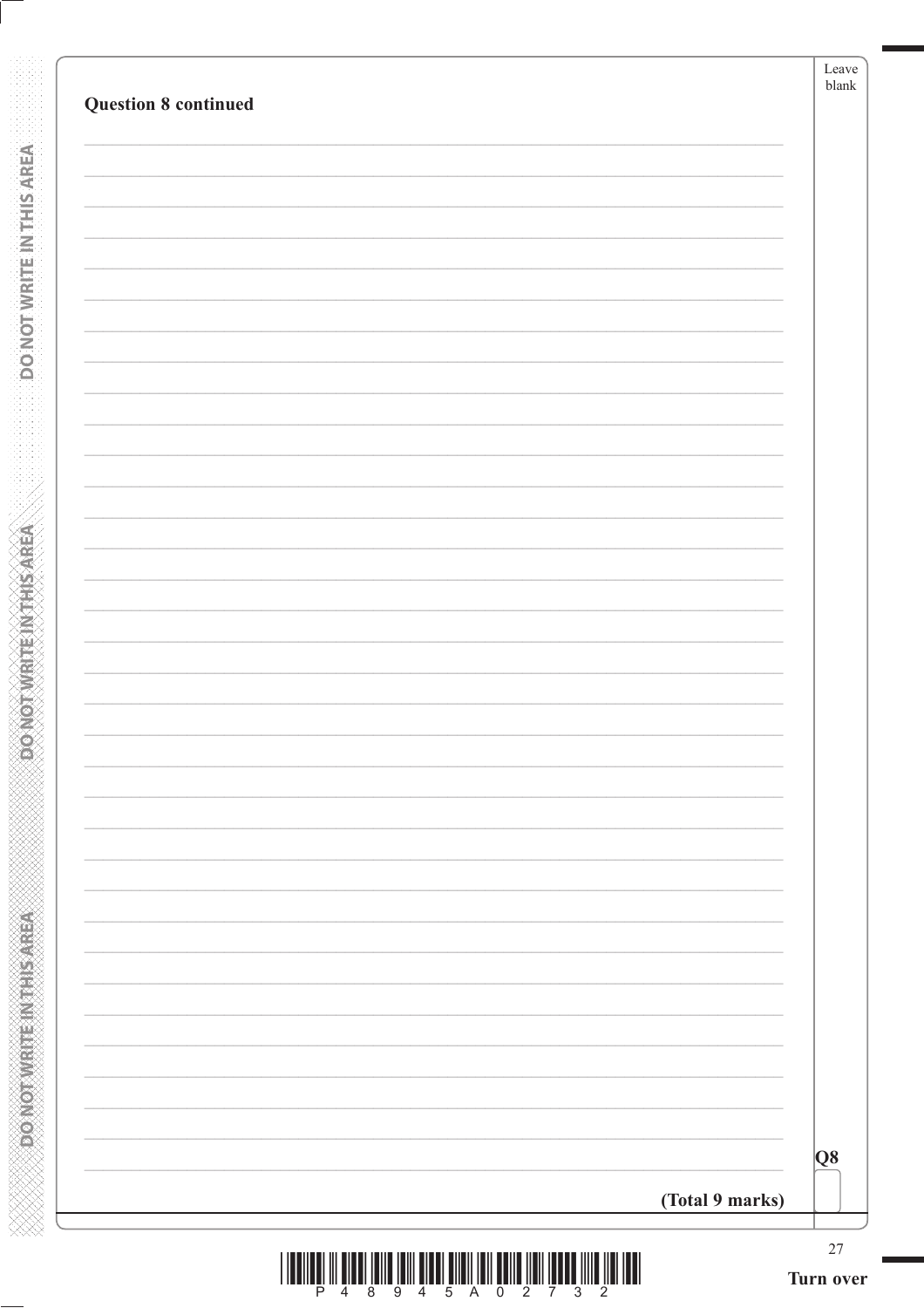Leave blank

**DO NOT WRITE IN THIS AREA** 

**DOMOTIVIRITY IN THIS AREA** 

**POSTOR AND RESIDENCE** 

9. (i) A sequence of numbers is defined by

 $u_1 = 6$ ,  $u_2 = 27$  $u_{n+2} = 6u_{n+1} - 9u_n$   $n \ge 1$ 

Prove by induction that, for  $n \in \mathbb{Z}^+$ 

$$
u_n = 3^n(n+1)
$$

(ii) Prove by induction that, for  $n \in \mathbb{Z}^+$ 

28

 $f(n) = 3^{3n-2} + 2^{3n+1}$  is divisible by 19

I ILDIILÊ III ZILDI ÎBILÊ ÎRIN ZILDI ÊMBIÎ ÎBILÊ ÎHBI ÎBERÊ ÎHILÊ ÎHBE ÎHBI ÎLDI

 $(6)$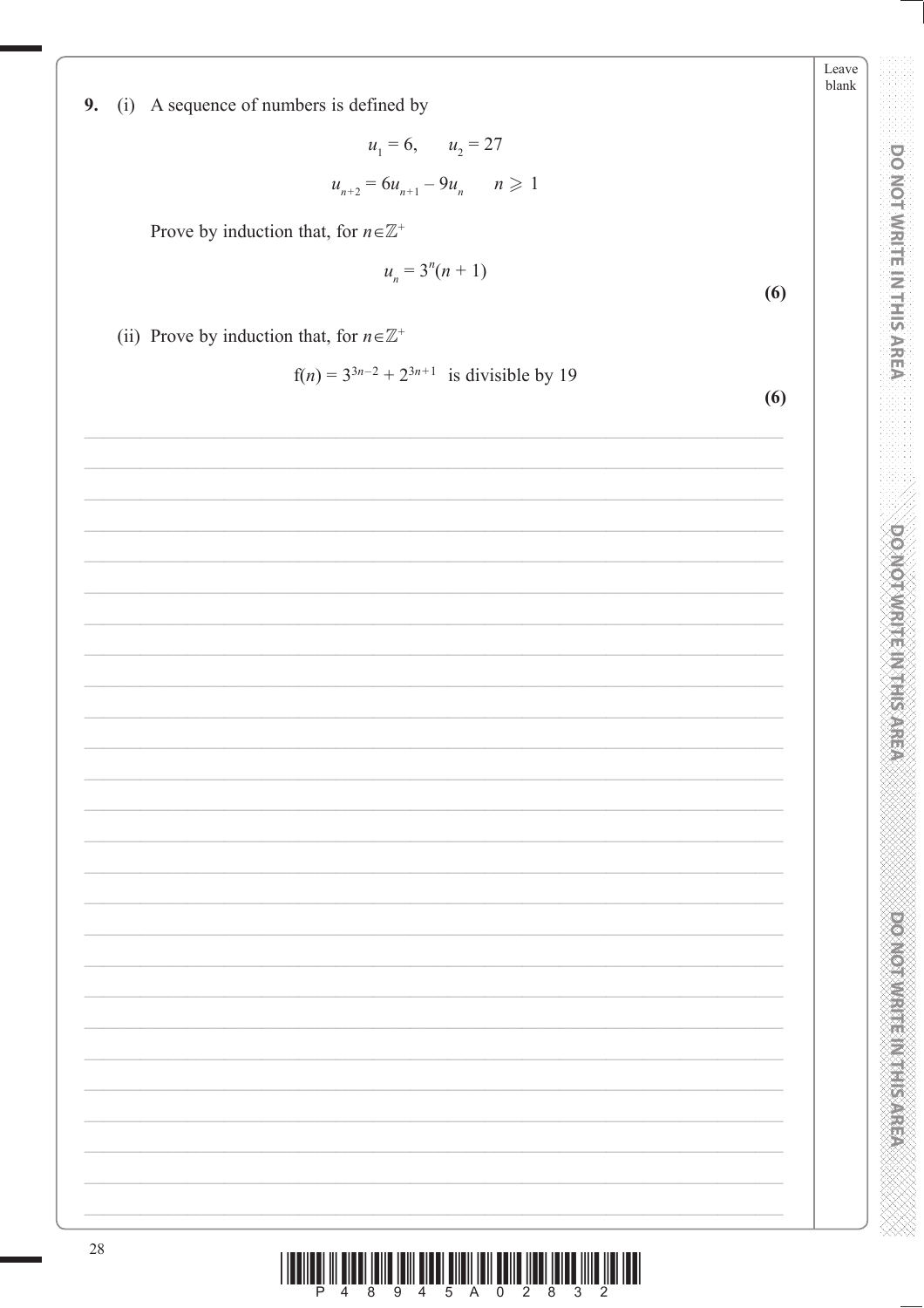**DO NOT WRITE INTERSAREA** 

**ASSESSMENT PROVIDED** 

| <u> I II dheer iyo dhamaan iskoo dhamaan iyo dhamaan iyo dhamaan iyo dhamaan iyo dhamaan iyo dhamaan iyo dhamaan i</u> |                         |  |  |  |  |  |
|------------------------------------------------------------------------------------------------------------------------|-------------------------|--|--|--|--|--|
|                                                                                                                        | P 4 8 9 4 5 A 0 2 9 3 2 |  |  |  |  |  |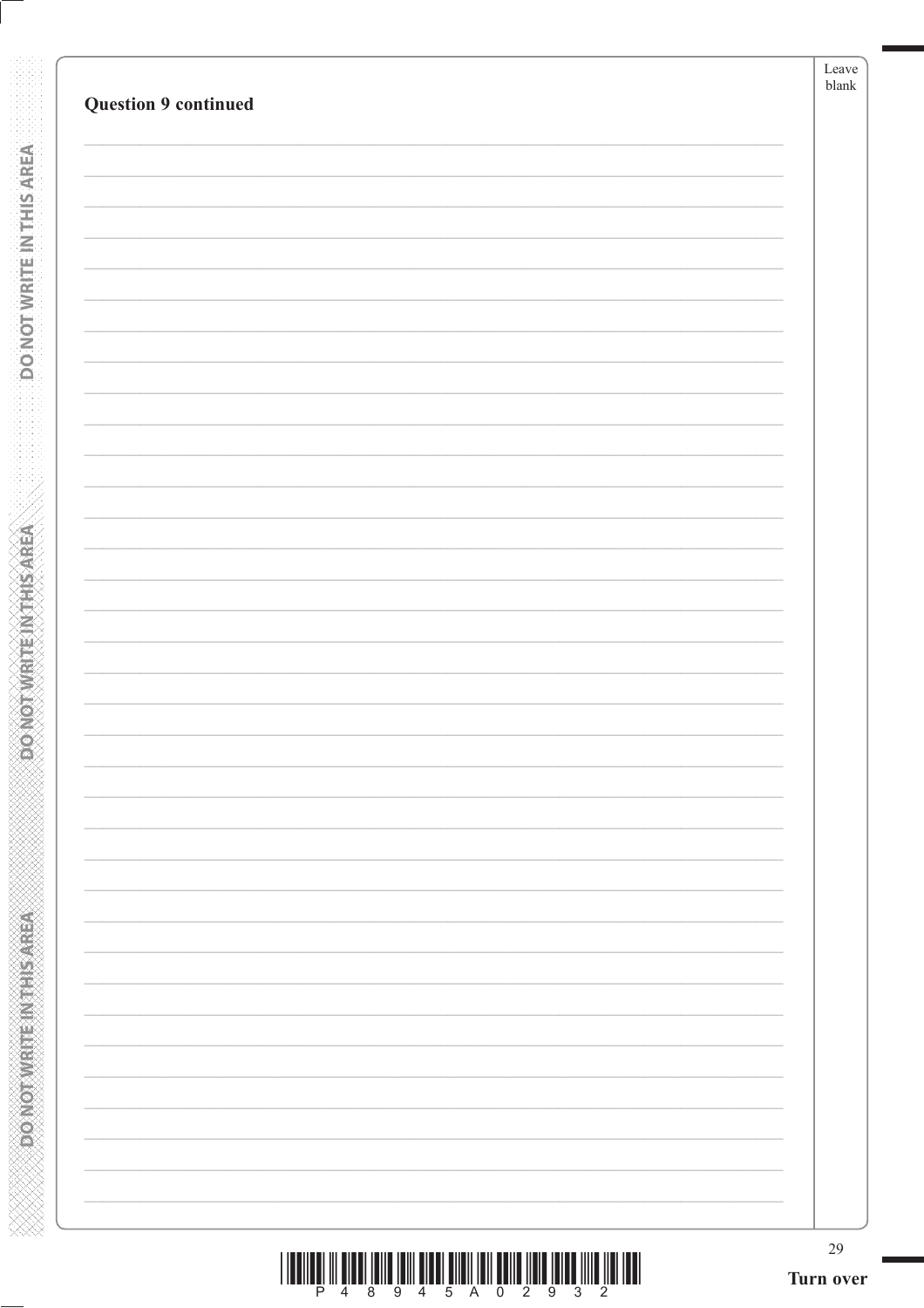| <b>Question 9 continued</b> | Leave<br>${\it blank}$ |                                  |
|-----------------------------|------------------------|----------------------------------|
|                             |                        |                                  |
|                             |                        | <b>DO MOT WRITE IN THIS AREA</b> |
|                             |                        |                                  |
|                             |                        |                                  |
|                             |                        |                                  |
|                             |                        |                                  |
|                             |                        |                                  |
|                             |                        |                                  |
|                             |                        |                                  |
|                             |                        |                                  |
|                             |                        |                                  |
|                             |                        |                                  |
|                             |                        |                                  |
|                             |                        |                                  |
|                             |                        |                                  |
|                             |                        |                                  |
|                             |                        |                                  |
|                             |                        |                                  |
|                             |                        |                                  |
|                             |                        |                                  |
|                             |                        |                                  |
|                             |                        |                                  |
|                             |                        |                                  |
|                             |                        |                                  |
|                             |                        |                                  |
|                             |                        |                                  |
|                             |                        |                                  |
|                             |                        |                                  |
|                             |                        |                                  |
|                             |                        |                                  |
|                             |                        |                                  |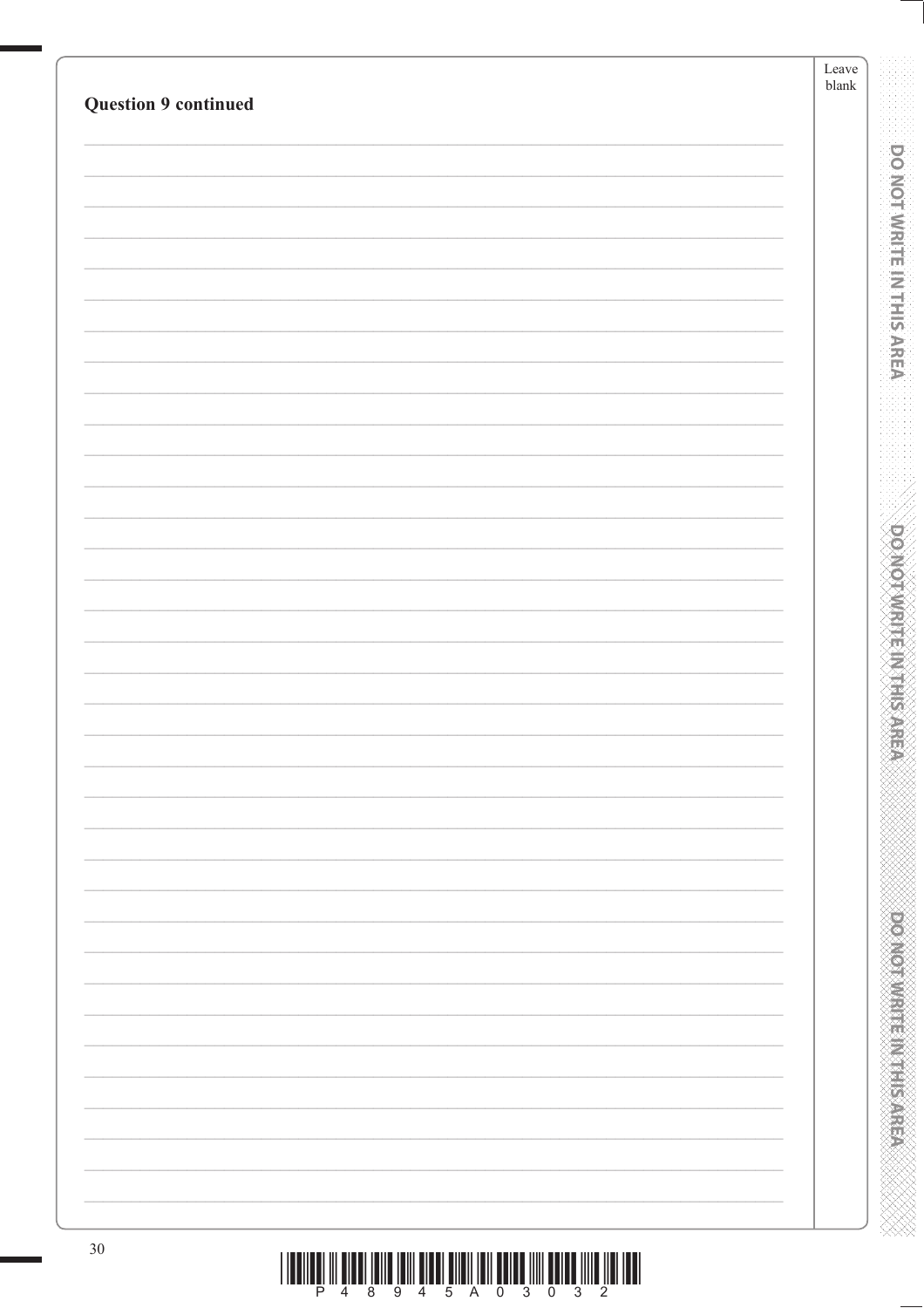| <b>Question 9 continued</b> |                          | blank |
|-----------------------------|--------------------------|-------|
|                             |                          |       |
|                             |                          |       |
|                             |                          |       |
|                             |                          |       |
|                             |                          |       |
|                             |                          |       |
|                             |                          |       |
|                             |                          |       |
|                             |                          |       |
|                             |                          |       |
|                             |                          |       |
|                             |                          |       |
|                             |                          |       |
|                             |                          |       |
|                             |                          |       |
|                             |                          |       |
|                             |                          |       |
|                             |                          |       |
|                             |                          |       |
|                             |                          |       |
|                             |                          |       |
|                             |                          |       |
|                             |                          |       |
|                             |                          |       |
|                             |                          |       |
|                             |                          |       |
|                             |                          |       |
|                             |                          |       |
|                             |                          |       |
|                             |                          |       |
|                             |                          |       |
|                             |                          |       |
|                             |                          |       |
|                             |                          |       |
|                             | $\overline{\phantom{0}}$ |       |
|                             |                          |       |
|                             |                          |       |

**DO NOT WRITE INTERSAREA** 

**ABING THE RIVERS ON GOVERN** 

| <u> I III MARIJI IN DIRIJI INI MARIJI IN MARIJI IN MARIJI IN MARIJI INI MARIJI INI MARIJI INI MARIJI INI MARIJI I</u> |  |  |  |  |  |  |
|-----------------------------------------------------------------------------------------------------------------------|--|--|--|--|--|--|
|                                                                                                                       |  |  |  |  |  |  |